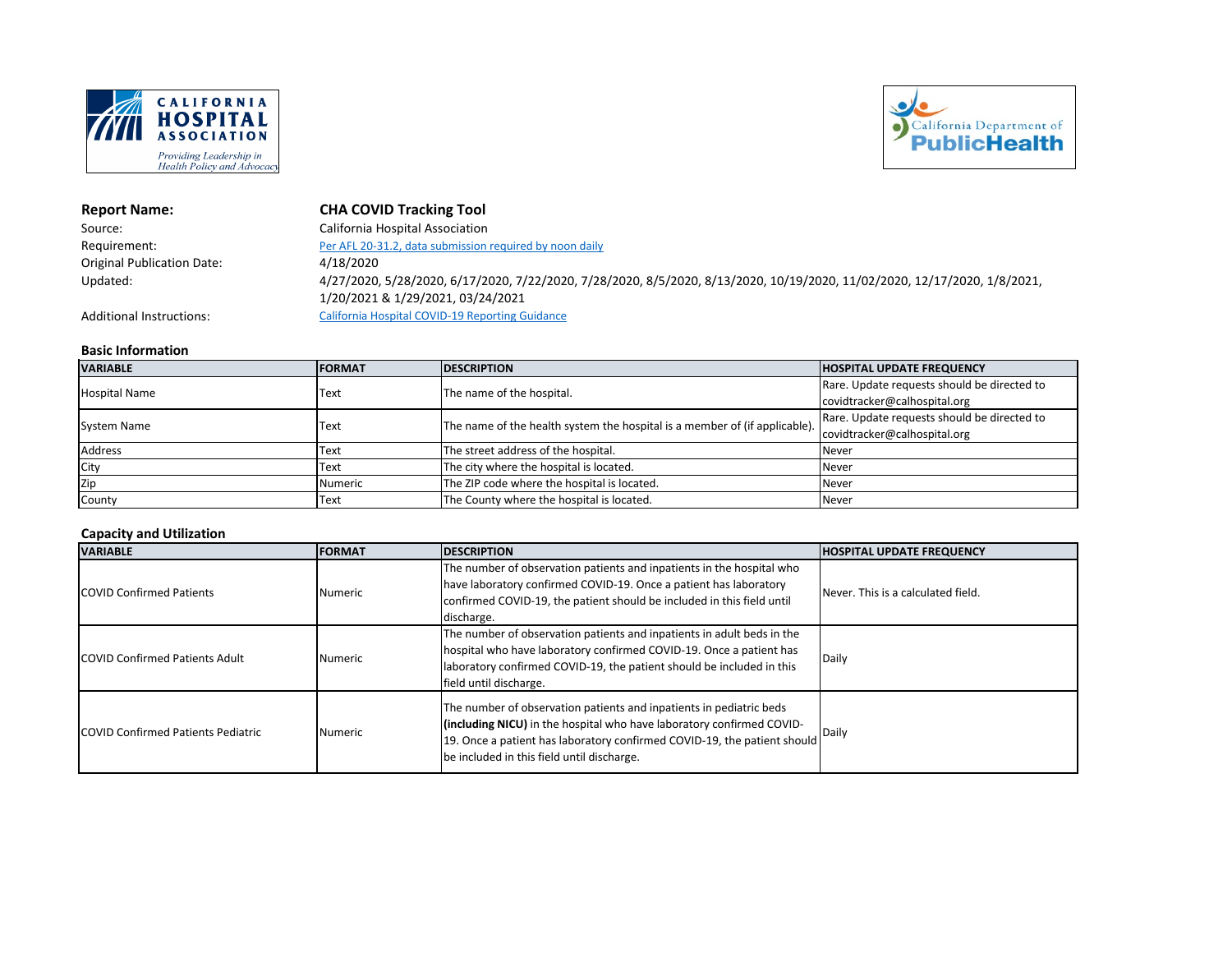| <b>VARIABLE</b>                       | <b>FORMAT</b> | <b>DESCRIPTION</b>                                                                                                                                                                                                                                                                                                                                                                                                                                                                                                                                                                                                                                                                                                                                                                                                                         | <b>HOSPITAL UPDATE FREQUENCY</b>   |
|---------------------------------------|---------------|--------------------------------------------------------------------------------------------------------------------------------------------------------------------------------------------------------------------------------------------------------------------------------------------------------------------------------------------------------------------------------------------------------------------------------------------------------------------------------------------------------------------------------------------------------------------------------------------------------------------------------------------------------------------------------------------------------------------------------------------------------------------------------------------------------------------------------------------|------------------------------------|
| <b>COVID Suspected Patients</b>       | Numeric       | The number of observation patients and inpatients who are currently<br>under investigation or suspected to have COVID-19. Suspected is defined<br>as a person who is being managed as though he/she has COVID-19<br>because of signs and symptoms suggestive of COVID-19 as described by<br>CDC's guidance but does not have a laboratory positive COVID-19 test<br>result.<br>This may include patients who have not been tested or those with<br>pending test results. The count may also include patients with negative<br>test results but who continue to show signs/symptoms suggestive of<br>COVID-19. This should exclude patients for whom the test was sent only<br>as part of routine screening (e.g., for patients being admitted for other<br>diagnoses, prior to diagnostic procedures, or prior to surgery).                | Never. This is a calculated field. |
| <b>COVID Suspected Patients Adult</b> | Numeric       | The number of observation patients and inpatients in adult beds who are<br>currently under investigation or suspected to have COVID-19. Suspected is<br>defined as a person who is being managed as though he/she has COVID-<br>19 because of signs and symptoms suggestive of COVID-19 as described<br>by CDC's guidance but does not have a laboratory positive COVID-19 test<br>result.<br>This may include patients who have not been tested or those with<br>pending test results. The count may also include patients with negative<br>test results but who continue to show signs/symptoms suggestive of<br>COVID-19. This should exclude patients for whom the test was sent only<br>as part of routine screening (e.g., for patients being admitted for other<br>diagnoses, prior to diagnostic procedures, or prior to surgery). | Daily                              |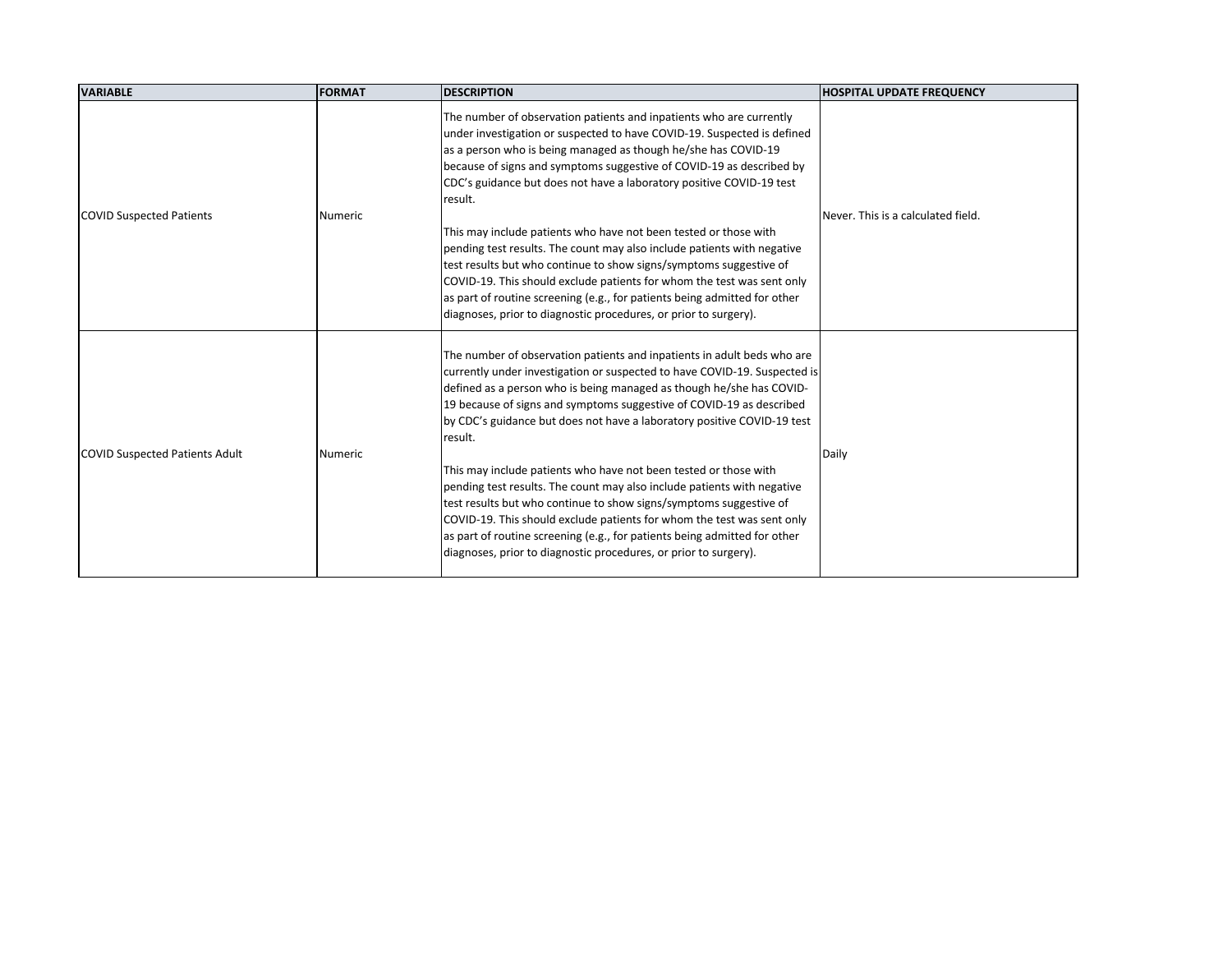| <b>VARIABLE</b>                           | <b>FORMAT</b>  | <b>DESCRIPTION</b>                                                                                                                                                                                                                                                                                                                                                                                                                                                                                                                                                                                                                                                                                                                                                                                                                                           | <b>HOSPITAL UPDATE FREQUENCY</b>   |
|-------------------------------------------|----------------|--------------------------------------------------------------------------------------------------------------------------------------------------------------------------------------------------------------------------------------------------------------------------------------------------------------------------------------------------------------------------------------------------------------------------------------------------------------------------------------------------------------------------------------------------------------------------------------------------------------------------------------------------------------------------------------------------------------------------------------------------------------------------------------------------------------------------------------------------------------|------------------------------------|
| <b>COVID Suspected Patients Pediatric</b> | Numeric        | The number of observation patients and inpatients in pediatric beds<br>including NICU who are currently under investigation or suspected to<br>have COVID-19. Suspected is defined as a person who is being managed<br>as though he/she has COVID-19 because of signs and symptoms<br>suggestive of COVID-19 as described by CDC's guidance but does not have<br>a laboratory positive COVID-19 test result.<br>This may include patients who have not been tested or those with<br>pending test results. The count may also include patients with negative<br>test results but who continue to show signs/symptoms suggestive of<br>COVID-19. This should exclude patients for whom the test was sent only<br>as part of routine screening (e.g., for patients being admitted for other<br>diagnoses, prior to diagnostic procedures, or prior to surgery). | Daily                              |
| <b>Hospital Onset Patients</b>            | Numeric        | Total current inpatients (patients anywhere in the hospital with an<br>inpatient order) who had an onset of suspected or confirmed COVID-19<br>fourteen or more days after admission for a condition other than COVID-<br>19. Once hospital onset COVID-19 patients are no longer symptomatic<br>and cleared from contact precautions, they no longer should be counted<br>in this field, however they should continue to be counted in the "COVID<br>Confirmed Patients" field until discharge.                                                                                                                                                                                                                                                                                                                                                             | Never. This is a calculated field. |
| Hospital Onset Patients Adult             | Numeric        | Total current adult inpatients anywhere in the hospital with an inpatient<br>order with onset of suspected or confirmed COVID-19 fourteen or more<br>days after admission for a condition other than COVID-19. Once hospital<br>onset COVID-19 patients are no longer symptomatic and cleared from<br>contact precautions, they should be excluded from this field, however<br>they should continue to be counted in the "COVID Confirmed Patients"<br>field until discharge                                                                                                                                                                                                                                                                                                                                                                                 | Daily                              |
| Hospital Onset Patients Pediatric         | <b>Numeric</b> | Total current pediatric inpatients anywhere in the hospital with an<br>inpatient order with onset of suspected or confirmed COVID-19 fourteen<br>or more days after admission for a condition other than COVID-19. Once<br>hospital onset COVID-19 patients are no longer symptomatic and cleared<br>from contact precautions, they should be excluded from this field,<br>however they should continue to be counted in the "COVID Confirmed<br>Patients" field until discharge.                                                                                                                                                                                                                                                                                                                                                                            | Daily                              |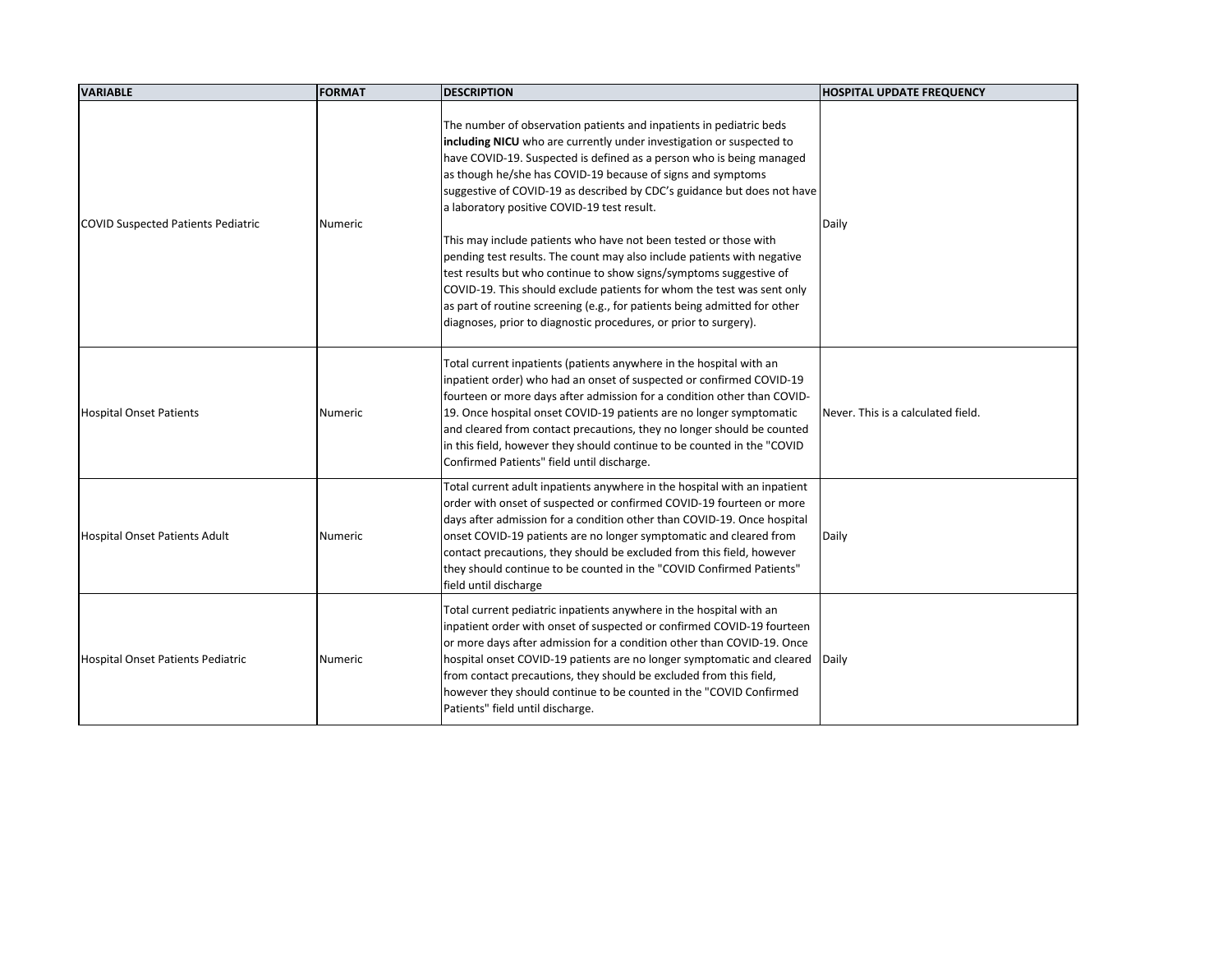| <b>VARIABLE</b>                                     | <b>FORMAT</b>  | <b>DESCRIPTION</b>                                                                                                                                                                                                                                                                                                                                            | <b>HOSPITAL UPDATE FREQUENCY</b>   |
|-----------------------------------------------------|----------------|---------------------------------------------------------------------------------------------------------------------------------------------------------------------------------------------------------------------------------------------------------------------------------------------------------------------------------------------------------------|------------------------------------|
| Available Routine Use Ventilators                   | <b>Numeric</b> | The number of available routine use ventilators at the hospital except for<br>those used exclusively for NICU patients. This excludes anesthesia<br>machines, portable/transport ventilators, BiPAP machines and<br>ventilators used exclusively for NICU patients.                                                                                           | Never. This is a calculated field. |
| Total Routine Use Ventilators in Hospital           | Numeric        | The total number of working routine use ventilators physically in the<br>facility including both those that are currently in use and those that are<br>currently available. This excludes anesthesia machines,<br>portable/transport ventilators, BiPAP machines and ventilators used<br>exclusively for NICU patients.                                       | Daily                              |
| Routine Use Ventilators In Use Any Dx               | Numeric        | The current number of routine use ventilators being used to care for<br>patients with any diagnosis. This excludes anesthesia machines,<br>portable/transport ventilators, BiPAP machines and ventilators used<br>exclusively for NICU patients.                                                                                                              | Daily                              |
| <b>Total Ventilators in Hospital</b>                | Numeric        | The total number of all mechanical ventilators, including adult, pediatric,<br>neonatal ventilators, anesthesia machines and portable/transport<br>ventilators available in the facility. Include BiPAP machines if the hospital<br>uses BiPP to deliver positive pressure ventilation via artificial airways.                                                | Daily                              |
| Total Ventilators in Hospital in Use Any Dx         | Numeric        | The total number of mechanical ventilators in use for patients with any<br>diagnosis at the time the data is collected, including adult, pediatric,<br>neonatal ventilators, anesthesia machines and portable/transport<br>ventilators. Include BiPAP machines if the hospital uses BiPAP to deliver<br>positive pressure ventilation via artificial airways. | Daily                              |
| <b>COVID Patients Using Ventilation</b>             | <b>Numeric</b> | The current number of suspected or confirmed COVID-19 inpatients using<br>routine use ventilators.                                                                                                                                                                                                                                                            | Never. This is a calculated field. |
| <b>COVID Patients Using Ventilation Adult</b>       | Numeric        | The current number of suspected or confirmed COVID-19 inpatients in<br>adult beds using routine use ventilators.                                                                                                                                                                                                                                              | Daily                              |
| <b>COVID Patients Using Ventilation Pediatric</b>   | Numeric        | The current number of suspected or confirmed COVID-19 inpatients in<br>pediatric beds using routine use ventilators.                                                                                                                                                                                                                                          | Daily                              |
| COVID ED and Overflow Patients Using<br>Ventilation | Numeric        | Patients with suspected or confirmed COVID-19 who are currently using<br>ventilators, but not assigned to a hospital bed. These patients may be in<br>the ED or any overflow location awaiting an inpatient bed.                                                                                                                                              | Never. This is a calculated field. |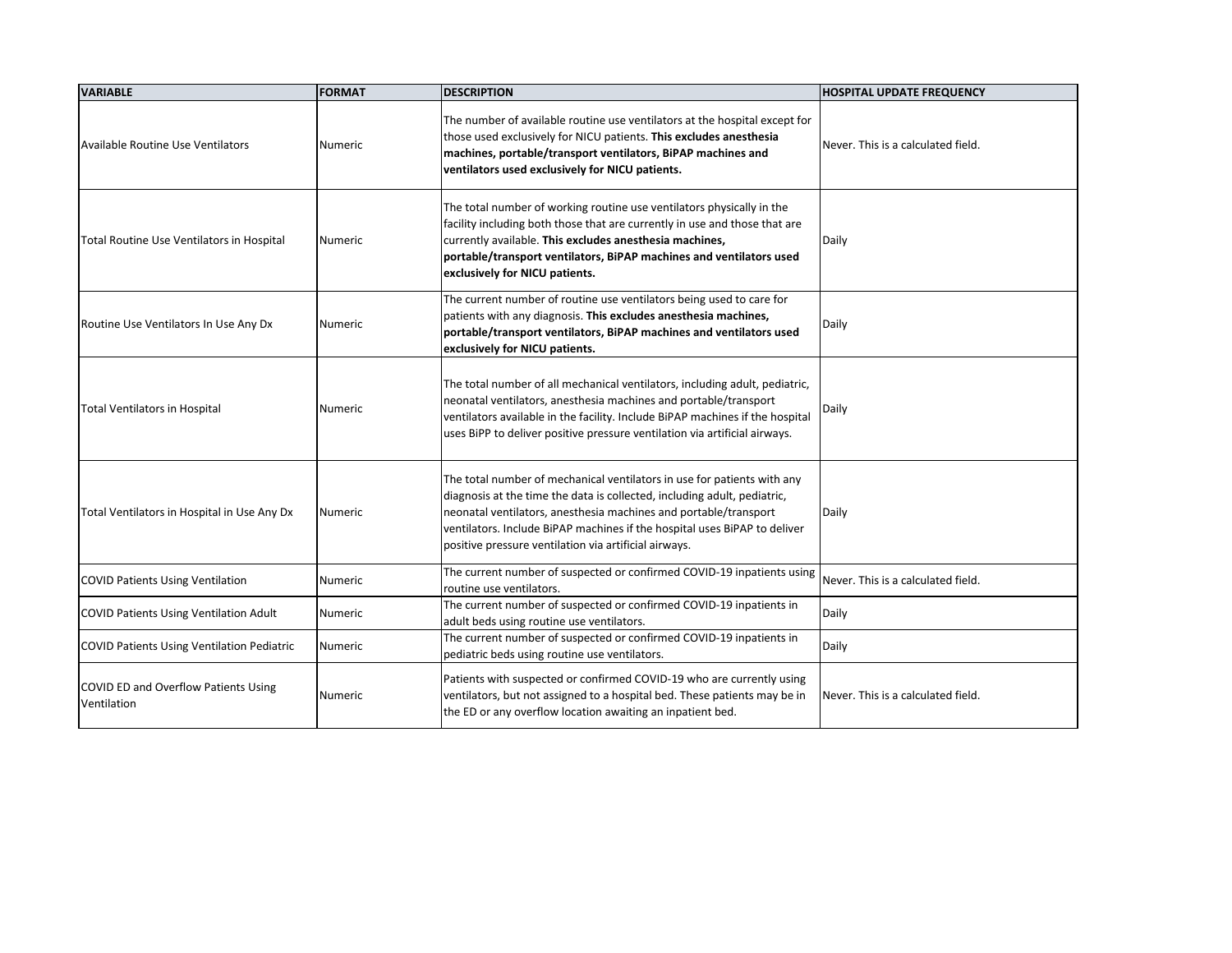| <b>VARIABLE</b>                                                      | <b>FORMAT</b>  | <b>DESCRIPTION</b>                                                                                                                                                                                                                              | <b>HOSPITAL UPDATE FREQUENCY</b>   |
|----------------------------------------------------------------------|----------------|-------------------------------------------------------------------------------------------------------------------------------------------------------------------------------------------------------------------------------------------------|------------------------------------|
| COVID ED and Overflow Patients Using<br><b>Ventilation Adult</b>     | <b>Numeric</b> | Patients with laboratory confirmed COVID-19 who are currently using a<br>ventilator but not assigned to an adult hospital bed. These adult patients<br>may be in the ED or any overflow location awaiting an inpatient adult bed.               | Daily                              |
| COVID ED and Overflow Patients Using<br><b>Ventilation Pediatric</b> | <b>Numeric</b> | Patients with laboratory confirmed COVID-19 who are currently using a<br>ventilator but not assigned to a pediatric hospital bed. These pediatric<br>patients may be in the ED or any overflow location awaiting an inpatient<br>pediatric bed. | Daily                              |
| <b>ICU Confirmed Patients</b>                                        | Numeric        | The current number of laboratory confirmed COVID-19 patients<br>occupying ICU beds.                                                                                                                                                             | Never. This is a calculated field. |
| <b>ICU Confirmed Patients Adult</b>                                  | <b>Numeric</b> | The current number of laboratory confirmed COVID-19 patients<br>occupying ICU adult beds.                                                                                                                                                       | Daily                              |
| <b>ICU Confirmed Patients Pediatric</b>                              | Numeric        | The current number of laboratory confirmed COVID-19 patients<br>occupying ICU pediatric beds, including NICU.                                                                                                                                   | Daily                              |
| <b>ICU Suspected Patients</b>                                        | Numeric        | The current number of patients under investigation for suspected COVID-<br>19 occupying ICU beds.                                                                                                                                               | Never. This is a calculated field. |
| <b>ICU Suspected Patients Adult</b>                                  | <b>Numeric</b> | The current number of patients under investigation for suspected COVID-<br>19 occupying ICU adult beds.                                                                                                                                         | Daily                              |
| <b>ICU Suspected Patients Pediatrics</b>                             | Numeric        | The current number of patients under investigation for suspected COVID-<br>19 occupying ICU pediatric beds, including NICU.                                                                                                                     | Daily                              |
| <b>IED and Overflow Confirmed Patients</b>                           | <b>Numeric</b> | Patients with laboratory confirmed COVID-19 who are currently not<br>assigned to a hospital bed. These patients may be in the ED or any<br>overflow location awaiting an inpatient bed.                                                         | Never. This is a calculated field. |
| <b>ED and Overflow Confirmed Patients Adult</b>                      | Numeric        | Patients with laboratory confirmed COVID-19 who are currently not<br>assigned to an adult hospital bed. These patients may be in the ED or any Daily<br>overflow location awaiting an inpatient adult bed.                                      |                                    |
| <b>ED and Overflow Confirmed Patients</b><br>Pediatrics              | Numeric        | Patients with laboratory confirmed COVID-19 who are currently not<br>assigned to a pediatric hospital bed. These patients may be in the ED or<br>any overflow location awaiting an inpatient pediatric bed.                                     | Daily                              |
| <b>ED and Overflow Suspected Patients</b>                            | Numeric        | Patients with suspected COVID-19 who are currently not assigned to a<br>hospital bed. These patients may be in the ED or any overflow location<br>awaiting an inpatient bed.                                                                    | Never. This is a calculated field. |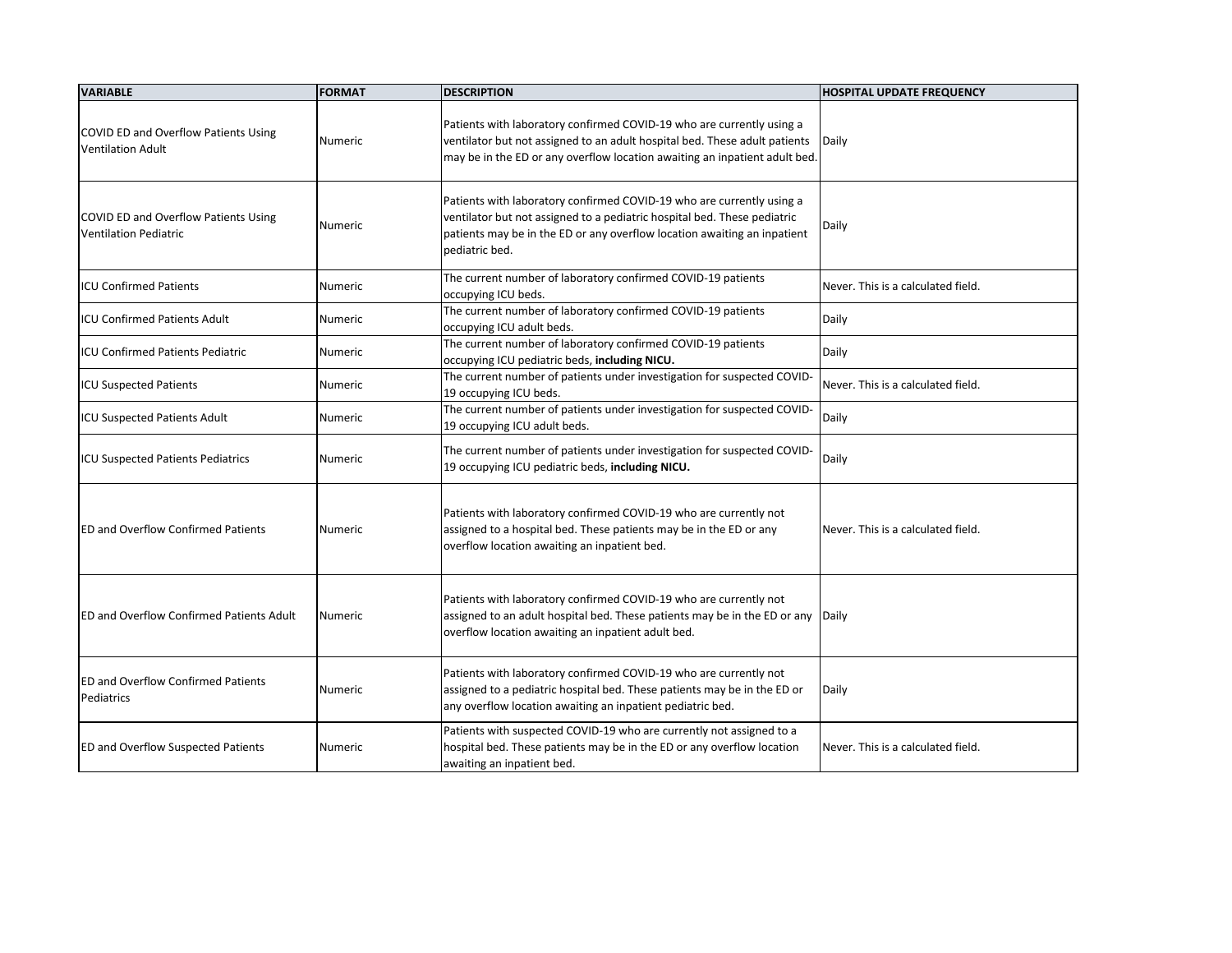| <b>VARIABLE</b>                                             | <b>FORMAT</b>  | <b>DESCRIPTION</b>                                                                                                                                                                                                                                                                                                                                                                                                                 | <b>HOSPITAL UPDATE FREQUENCY</b>   |
|-------------------------------------------------------------|----------------|------------------------------------------------------------------------------------------------------------------------------------------------------------------------------------------------------------------------------------------------------------------------------------------------------------------------------------------------------------------------------------------------------------------------------------|------------------------------------|
| <b>ED and Overflow Suspected Patients Adult</b>             | Numeric        | Patients with suspected COVID-19 who are currently not assigned to an<br>adult hospital bed. These adult patients may be in the ED or any overflow<br>location awaiting an inpatient adult bed.                                                                                                                                                                                                                                    | Daily                              |
| <b>ED and Overflow Suspected Patients Pediatric Numeric</b> |                | Patients with suspected COVID-19 who are currently not assigned to a<br>pediatric hospital bed. These patients may be in the ED or any overflow<br>location awaiting an inpatient pediatric bed.                                                                                                                                                                                                                                   | Daily                              |
| <b>Total Beds Including Surge</b>                           | Numeric        | The total number of beds in the facility. This field will equal "Total Non-<br>Surge Beds" plus "Surge Beds".                                                                                                                                                                                                                                                                                                                      | Never. This is a calculated field  |
| <b>Total Inpatients Including Surge</b>                     | Numeric        | The total number of inpatients in the facility. This field will equal<br>'Occupied Inpatient Non-Surge Beds" plus "Surge Bed Non-ICU Patients"<br>plus "Surge Bed ICU Patients".                                                                                                                                                                                                                                                   | Never. This is a calculated field  |
| <b>Total Non-Surge Beds</b>                                 | <b>Numeric</b> | The total number of all staffed inpatient and outpatient beds in your<br>hospital used for inpatients (includes ICU) and outpatients (includes<br>observation beds). If the bed is not currently staffed or equipped but is<br>usable and has the potential to be staffed and equipped using routine<br>available hospital resources and staffing, it should be counted. This<br>number should exclude surge beds                  | Never. This is a calculated field. |
| <b>Total Non-Surge Beds Adult</b>                           | <b>Numeric</b> | The total number of all staffed adult (as defined by room designation)<br>inpatient (includes ICU) and outpatient (includes observation) beds in<br>your hospital. If the bed is not currently staffed or equipped but is usable<br>and has the potential to be staffed and equipped using routine available<br>hospital resources and staffing, it should be counted. This number should<br>exclude surge beds.                   | Daily                              |
| Total Non-Surge Beds Pediatric                              | Numeric        | The total number of all staffed pediatric (as defined by the room<br>designation) inpatient (includes PICU and NICU) and outpatient (includes<br>observation) beds in your hospital. If the bed is not currently staffed or<br>equipped but is usable and has the potential to be staffed and equipped<br>using routine available hospital resources and staffing, it should be<br>counted. This number should exclude surge beds. | Daily                              |
| Occupied Non-Surge Inpatient Beds                           | Numeric        | The number of inpatient beds currently occupied with patients. This<br>number should exclude occupied surge beds.                                                                                                                                                                                                                                                                                                                  | Never. This is a calculated field. |
| Occupied Non-Surge Inpatient Beds Adult                     | Numeric        | The number of inpatient adult beds occupied with a patient. This number<br>should exclude occupied surge beds.                                                                                                                                                                                                                                                                                                                     | Daily                              |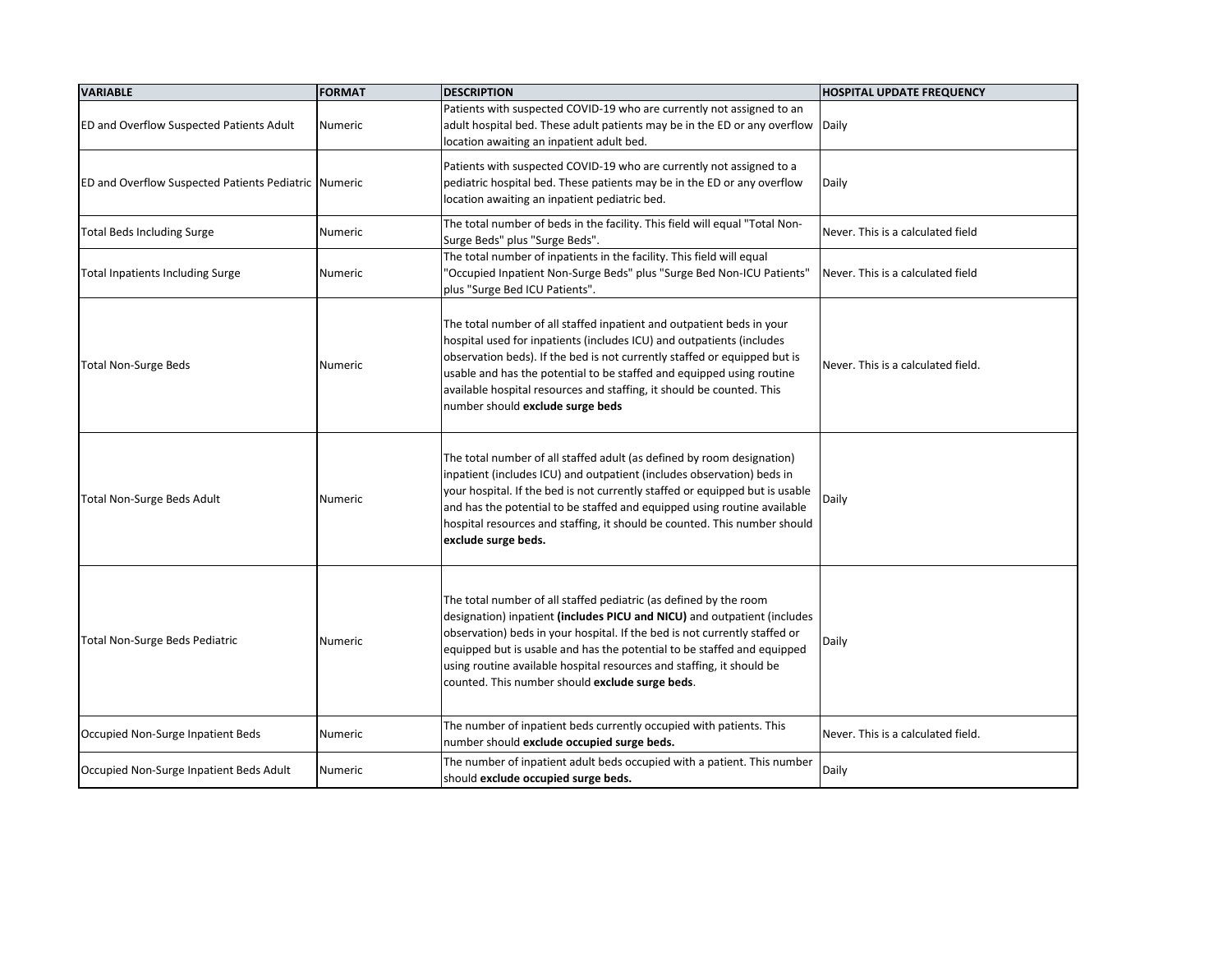| <b>VARIABLE</b>                             | <b>FORMAT</b> | <b>DESCRIPTION</b>                                                                                                                                                                                                                                                                                                                                                                                                                                                                                                                                                | <b>HOSPITAL UPDATE FREQUENCY</b>   |
|---------------------------------------------|---------------|-------------------------------------------------------------------------------------------------------------------------------------------------------------------------------------------------------------------------------------------------------------------------------------------------------------------------------------------------------------------------------------------------------------------------------------------------------------------------------------------------------------------------------------------------------------------|------------------------------------|
| Occupied Non-Surge Inpatient Beds Pediatric | Numeric       | The number of inpatient pediatric beds occupied with a patient. This<br>number should exclude occupied surge beds.                                                                                                                                                                                                                                                                                                                                                                                                                                                | Daily                              |
| Total Non-Surge Inpatient Beds              | Numeric       | The total number of all staffed inpatient beds in your hospital (including<br>all ICU beds). If the bed is not currently staffed or equipped but is usable<br>and has the potential to be staffed and equipped using routine available<br>hospital resources and staffing, it should be counted. This number should<br>also include outpatient beds that are holding inpatients who are boarding,<br>and should exclude surge beds.                                                                                                                               | Never. This is a calculated field. |
| Total Non-Surge Inpatient Beds Adult        | Numeric       | The total number of all staffed inpatient adult beds in your hospital<br>(including all ICU beds). If the bed is not currently staffed or equipped but<br>is usable and has the potential to be staffed and equipped using routine<br>available hospital resources and staffing, it should be counted. This<br>number should also include outpatient beds that are holding inpatients<br>who are boarding, and should exclude surge beds.                                                                                                                         | Daily                              |
| Total Non-Surge Inpatient Beds Pediatric    | Numeric       | The total number of all staffed inpatient pediatric beds in your hospital<br>(including all ICU beds). If the bed is not currently staffed or equipped but<br>is usable and has the potential to be staffed and equipped using routine<br>available hospital resources and staffing, it should be counted. This<br>number should also include outpatient beds that are holding inpatients<br>who are boarding, and should exclude surge beds.                                                                                                                     | Daily                              |
| Surge Beds                                  | Numeric       | The number of additional inpatient beds that the hospital could add if all<br>available space were used for patient care, a process allowed under the<br>terms of the temporary Department of Public Health waiver. This number<br>should include any and all beds in spaces not routinely used for patient<br>care (e.g., gift shop, outdoor tents, hallways, etc.). If the bed is not<br>currently staffed and equipped but is usable and has the potential to be<br>staffed and equipped under the hospital's established surge plan, it<br>should be counted. | Daily                              |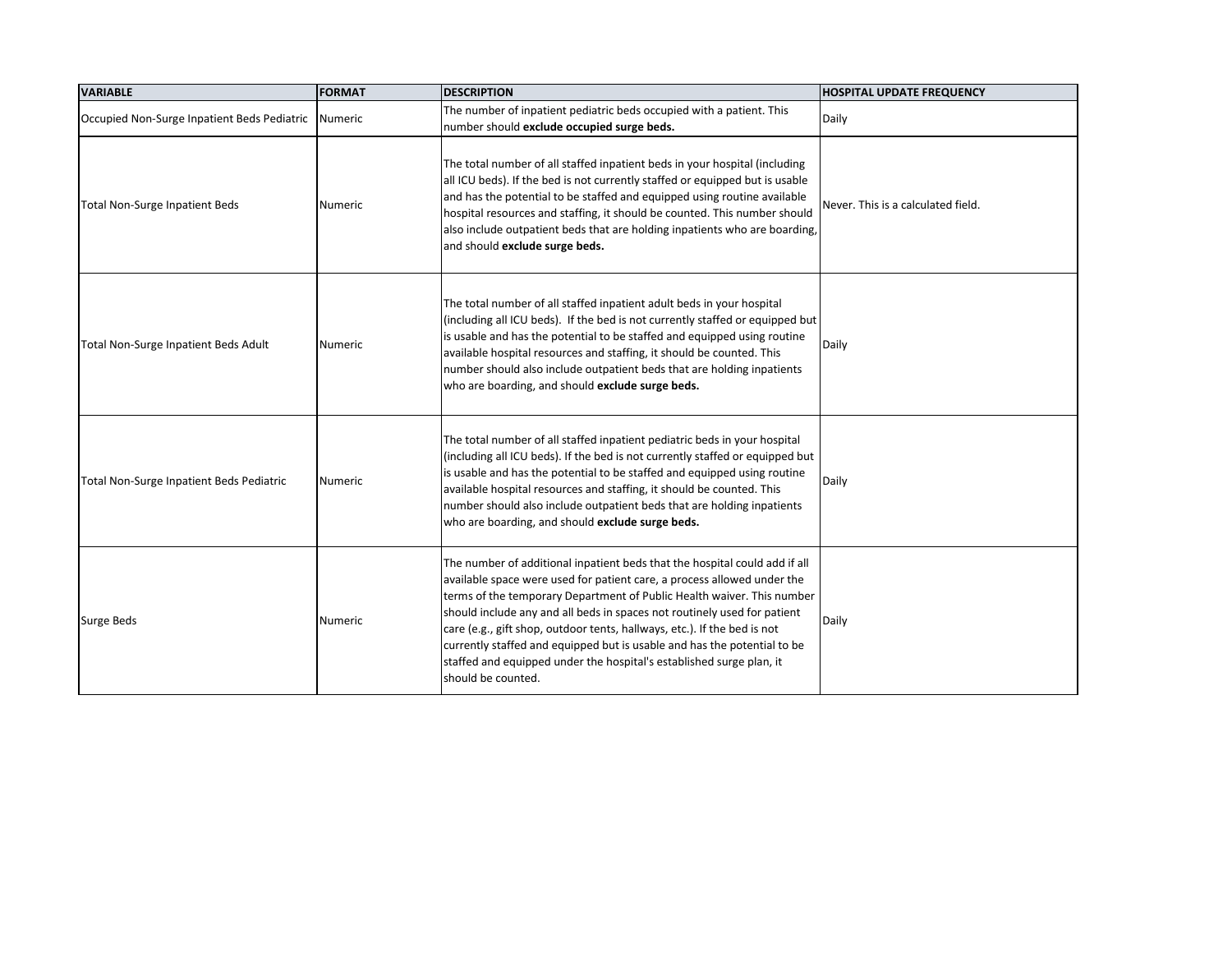| <b>VARIABLE</b>                   | FORMAT         | <b>DESCRIPTION</b>                                                                                                                                                                                                                                                                                                                                                                                                                                                                                                                                                                                                                                                                                                                                                                                  | <b>HOSPITAL UPDATE FREQUENCY</b>   |
|-----------------------------------|----------------|-----------------------------------------------------------------------------------------------------------------------------------------------------------------------------------------------------------------------------------------------------------------------------------------------------------------------------------------------------------------------------------------------------------------------------------------------------------------------------------------------------------------------------------------------------------------------------------------------------------------------------------------------------------------------------------------------------------------------------------------------------------------------------------------------------|------------------------------------|
| <b>ICU Surge Beds</b>             | <b>Numeric</b> | The current number of additional physical, staffed adult ICU beds that the<br>hospital has added or could add if all ICU appropriate and available space<br>were used for patient care (occupied and unoccupied), a process allowed<br>under the terms of the temporary Department of Public Health waiver.<br>This number should include any and all ICU beds in spaces not routinely<br>used for ICU level care but that have the capacity to accommodate<br>standard ICU equipment and functions (e.g. PACU, operating rooms,<br>telemetry units, step-down units, placing additional ICU beds in one ICU<br>room, etc.). If the bed is not currently in use but can be readily staffed and<br>equipped for ICU level care under the hospital's established surge plan, it<br>should be counted. | Daily                              |
| Surge Bed Non-ICU Patients        | <b>Numeric</b> | The number of patients occupying non-ICU surge beds at the hospital.                                                                                                                                                                                                                                                                                                                                                                                                                                                                                                                                                                                                                                                                                                                                | Daily                              |
| Surge Bed ICU Patients            | Numeric        | The number of patients occupying ICU surge beds at the hospital.                                                                                                                                                                                                                                                                                                                                                                                                                                                                                                                                                                                                                                                                                                                                    | Daily                              |
| Surge Bed Occupancy Rate          | Numeric        | The percent of available surge beds that are in use.                                                                                                                                                                                                                                                                                                                                                                                                                                                                                                                                                                                                                                                                                                                                                | Never. This is a calculated field. |
| ICU Non-Surge Occupied Beds       | <b>Numeric</b> | The current number of patients occupying staffed inpatient ICU beds,<br>excluding surge beds                                                                                                                                                                                                                                                                                                                                                                                                                                                                                                                                                                                                                                                                                                        | Never. This is a calculated field. |
| ICU Non-Surge Occupied Beds Adult | <b>Numeric</b> | The current number of adult ICU beds occupied by a patient, excluding<br>surge beds.                                                                                                                                                                                                                                                                                                                                                                                                                                                                                                                                                                                                                                                                                                                | Daily                              |
| ICU Non-Surge Occupied Beds PICU  | Numeric        | The current number of pediatric ICU beds occupied by a patient,<br>excluding surge beds and NICU.                                                                                                                                                                                                                                                                                                                                                                                                                                                                                                                                                                                                                                                                                                   | Daily                              |
| ICU Non-Surge Occupied Beds NICU  | <b>Numeric</b> | The current number of neonatal ICU beds occupied by a patient,<br>excluding surge beds.                                                                                                                                                                                                                                                                                                                                                                                                                                                                                                                                                                                                                                                                                                             | Daily                              |
| <b>ICU Non-Surge Total Beds</b>   | <b>Numeric</b> | The current number of physical, staffed intensive care beds in the facility.<br>If the intensive care bed is not currently staffed and equipped but is<br>usable and has the potential to be staffed and equipped using routine<br>available hospital resources and staffing, it should be counted. The same<br>would apply to a blocked intensive care bed. If the intensive care bed is<br>currently blocked, but is a usable bed, it should be counted. This number<br>should exclude surge beds.                                                                                                                                                                                                                                                                                                | Never. This is a calculated field. |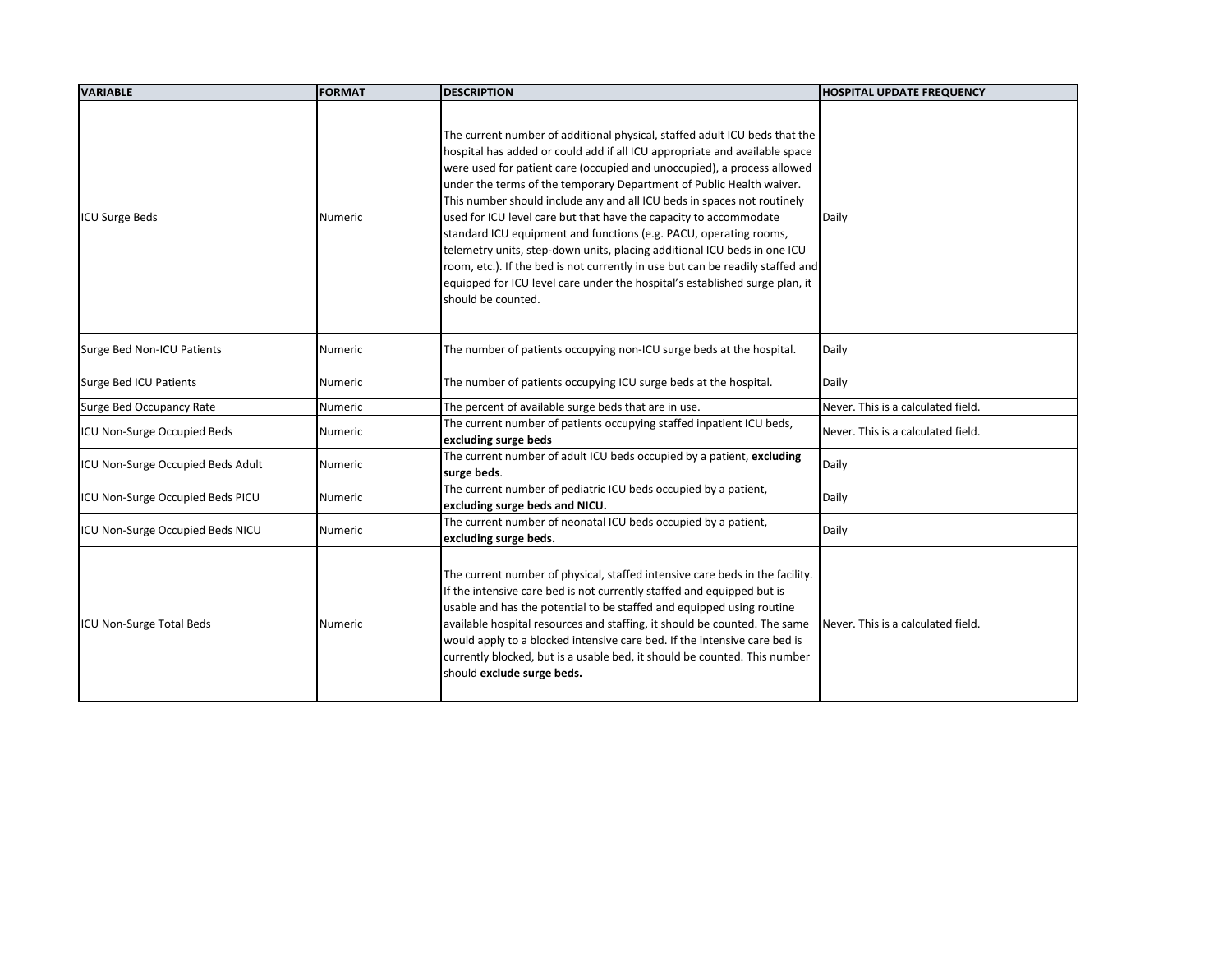| <b>VARIABLE</b>                                  | <b>FORMAT</b>  | <b>DESCRIPTION</b>                                                                                                                                                                                                                                                                                                                                                                                                                                                                                                                                                                    | <b>HOSPITAL UPDATE FREQUENCY</b>   |
|--------------------------------------------------|----------------|---------------------------------------------------------------------------------------------------------------------------------------------------------------------------------------------------------------------------------------------------------------------------------------------------------------------------------------------------------------------------------------------------------------------------------------------------------------------------------------------------------------------------------------------------------------------------------------|------------------------------------|
| ICU Non-Surge Total Beds Adult                   | Numeric        | The current number of physical, staffed adult intensive care beds in the<br>facility. If the intensive care bed is not currently staffed and equipped but<br>is usable and has the potential to be staffed and equipped using routine<br>available hospital resources and staffing it should be counted. The same<br>would apply to a blocked intensive care bed. If the intensive care bed is<br>currently blocked, but is a usable bed, it should be counted. This number<br>should exclude surge beds.                                                                             | Daily                              |
| ICU Non-Surge Total Beds PICU                    | <b>Numeric</b> | The current number of physical, staffed inpatient pediatric intensive care<br>beds in the facility. If the intensive care bed is not currently staffed and<br>equipped but is usable and has the potential to be staffed and equipped<br>using routine available hospital resources and staffing, using available<br>hospital resources and staffing, it should be counted. The same would<br>apply to a blocked intensive care bed. If the intensive care bed is currently<br>blocked, but is a usable bed, it should be counted. This number should<br>exclude surge beds and NICU. | Daily                              |
| ICU Non-Surge Total Beds NICU                    | Numeric        | The current number of physical, staffed inpatient neonatal intensive care<br>beds in the facility. If the intensive care bed is not currently staffed and<br>equipped but is usable and has the potential to be staffed and equipped<br>using routine available hospital resources and staffing, using available<br>hospital resources and staffing, it should be counted. The same would<br>apply to a blocked intensive care bed. If the intensive care bed is currently<br>blocked, but is a usable bed, it should be counted. This number should<br>exclude surge beds.           | Daily                              |
| Previous Day's Conversions to COVID<br>Confirmed | Numeric        | The number of total patients in the facility (irrespective of when they<br>were admitted) whose status changed to COVID-19 confirmed positive on<br>the previous calendar day. This will include any individual who, on the<br>previous day, had laboratory results return to confirm a COVID-19<br>diagnosis where previously their diagnosis was unconfirmed.                                                                                                                                                                                                                       | Daily                              |
| Admits In Previous Day Confirmed                 | Numeric        | The total number of patients who were admitted to an inpatient bed on<br>the previous calendar day (12am - 11:59pm) and who had confirmed<br>COVID-19 at the time of admission.                                                                                                                                                                                                                                                                                                                                                                                                       | Never. This is a calculated field. |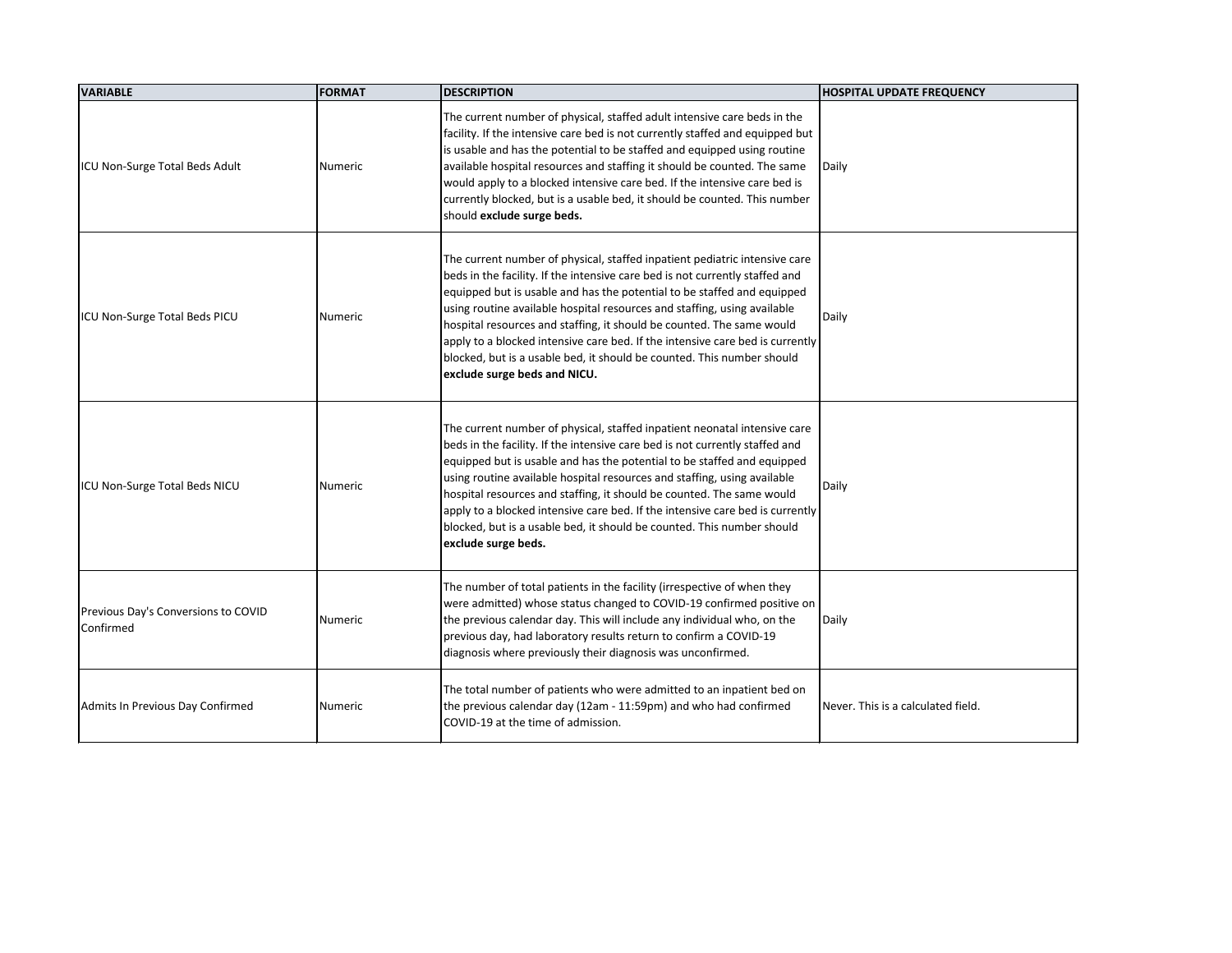| <b>VARIABLE</b>                         | <b>FORMAT</b>  | <b>DESCRIPTION</b>                                                                                                                                                                                                                                                                                                                                                      | <b>HOSPITAL UPDATE FREQUENCY</b>   |
|-----------------------------------------|----------------|-------------------------------------------------------------------------------------------------------------------------------------------------------------------------------------------------------------------------------------------------------------------------------------------------------------------------------------------------------------------------|------------------------------------|
| Adult Admits In Previous Day Confirmed  | Numeric        | The total number of patients who were admitted to an inpatient bed on<br>the previous calendar day (12am - 11:59pm) and who had confirmed<br>COVID-19 at the time of admission.                                                                                                                                                                                         | Never. This is a calculated field. |
| Admits In Previous Day Confirmed by Age | <b>Numeric</b> | The total number of patients who were newly admitted to an inpatient<br>adult bed on the previous calendar day (12am - 11:59pm) who had<br>confirmed COVID-19 at the time of admission. Numbers for this field<br>should be entered in the appropriate age category:<br>$0 - 17$<br>18-19<br>$20 - 29$<br>30-39<br>40-49<br>50-59<br>60-69<br>70-79<br>$80+$<br>Unknown | Daily                              |
| Admits in Previous Day Suspected        | <b>Numeric</b> | The total number of patients who were admitted to an inpatient bed on<br>the previous calendar day (12am - 11:59pm) and who had suspected<br>COVID-19 at the time of admission.                                                                                                                                                                                         | Never. This is a calculated field. |
| Adult Admits in Previous Day Suspected  | Numeric        | The total number of patients who were admitted to an inpatient bed on<br>the previous calendar day (12am - 11:59pm) and who had suspected<br>COVID-19 at the time of admission.                                                                                                                                                                                         | Never. This is a calculated field. |
| Admits In Previous Day Suspected by Age | Numeric        | The total number of patients who were admitted to an inpatient adult<br>bed on the previous calendar day (12am - 11:59pm) and who had<br>suspected COVID-19 at the time of admission. Numbers for this field<br>should be entered in the appropriate age category:<br>$0 - 17$<br>18-19<br>20-29<br>30-39<br>40-49<br>50-59<br>60-69<br>70-79<br>$80+$<br>Unknown       | Daily                              |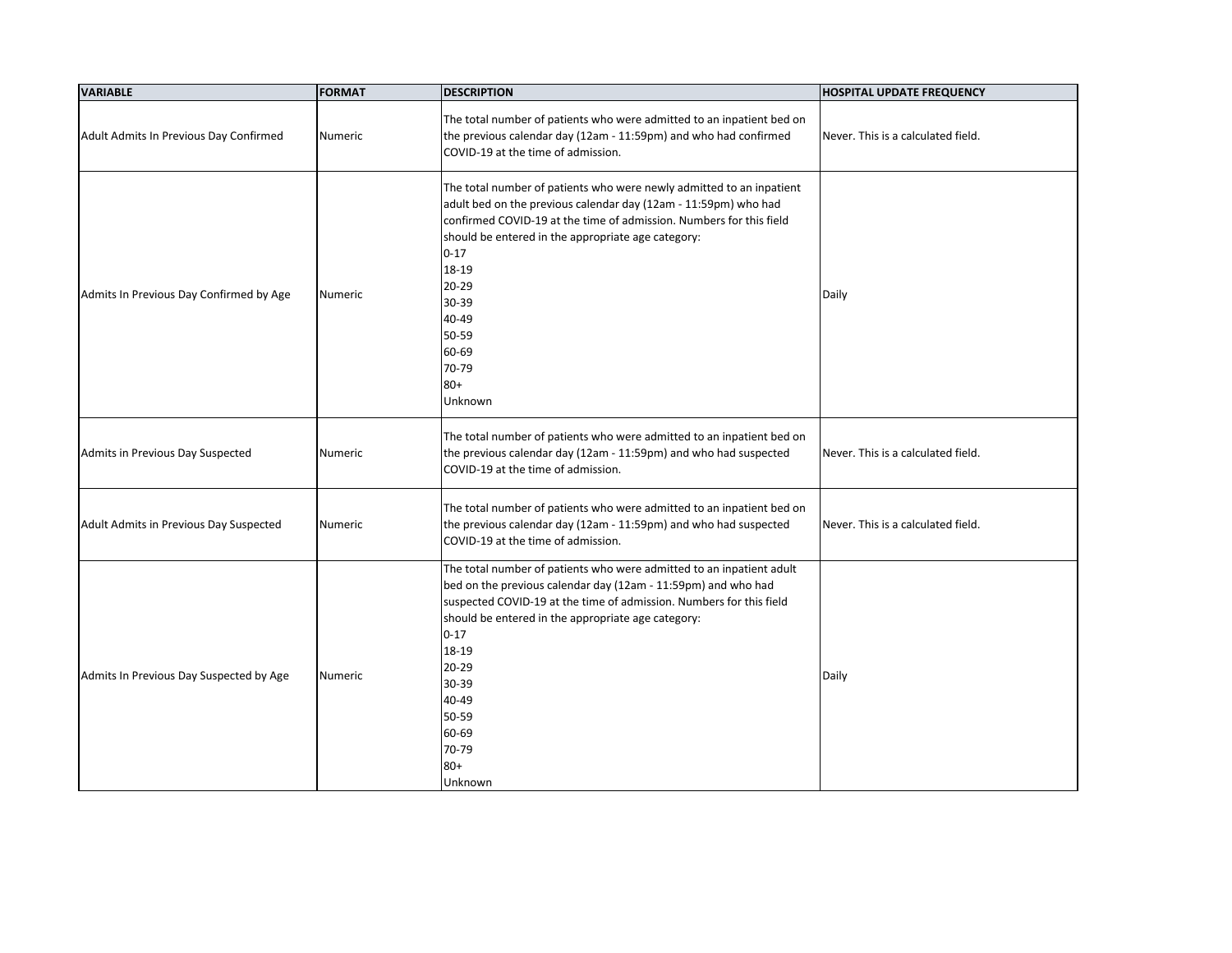| <b>VARIABLE</b>                                | <b>FORMAT</b>  | <b>IDESCRIPTION</b>                                                                                                                                                                                                                                                                      | <b>HOSPITAL UPDATE FREQUENCY</b> |
|------------------------------------------------|----------------|------------------------------------------------------------------------------------------------------------------------------------------------------------------------------------------------------------------------------------------------------------------------------------------|----------------------------------|
| <b>ED Visits In Previous Day</b>               | l Numeric      | The total number of patient visits to the ED on the previous calendar day<br>(12am-11:59pm) regardless of reason for visit. Include all patients who<br>were triaged even if they left before being seen by a provider.                                                                  | Daily                            |
| <b>ED Visits In Previous Day COVID Related</b> | <b>Numeric</b> | The total number of ED visits who were seen on the previous calendar day<br>(12am - 11:59pm) who had a visit related to COVID-19 (meets suspected<br>or confirmed definition or presents for COVID diagnostic testing). Do not<br>count those who presented for pre-procedure screening. | Daily                            |
| COVID Deaths In Previous Day                   | <b>Numeric</b> | Number of patients with suspected or laboratory confirmed COVID-19<br>who died on the previous calendar day in the hospital, ED, or any<br>overflow location.                                                                                                                            | Daily                            |

### **Ventilator Supplies & PPE** - Data need to be reported once a week **on Wednesdays**

| <b>VARIABLE</b>                                       | <b>FORMAT</b>            | <b>DESCRIPTION</b>                                                                                                                                                                                                                                                                                                                    | <b>HOSPITAL UPDATE FREQUENCY</b> |
|-------------------------------------------------------|--------------------------|---------------------------------------------------------------------------------------------------------------------------------------------------------------------------------------------------------------------------------------------------------------------------------------------------------------------------------------|----------------------------------|
|                                                       | Drop Down -              |                                                                                                                                                                                                                                                                                                                                       |                                  |
|                                                       | $\bullet$ 0 days         | The calculated days of supply in stock for ventilator supplies. Calculation                                                                                                                                                                                                                                                           |                                  |
|                                                       | $\bullet$ 1-3 days       | may be provided by your hospital's ERP system or by utilizing the CDC's                                                                                                                                                                                                                                                               |                                  |
| Ventilator Supplies Days On Hand                      | $\bullet$ 4-6 days       | PPE burn rate calculator assumptions. For supply categories such as this                                                                                                                                                                                                                                                              | Once a week on Wednesdays.       |
|                                                       | $\bullet$ 7-14 days      | that may have varying quantities, days on hand, or ability to obtain and                                                                                                                                                                                                                                                              |                                  |
|                                                       | $\bullet$ 15-30 days     | maintain, reply for the item that has the lowest stock on hand.                                                                                                                                                                                                                                                                       |                                  |
|                                                       | $\bullet$ >30 days       |                                                                                                                                                                                                                                                                                                                                       |                                  |
|                                                       |                          | Select "Yes" if your facility is able to order and obtain ventilator supplies.                                                                                                                                                                                                                                                        |                                  |
| Ventilator Supplies Able to Obtain                    | Drop-Down - Yes/No       | Select "No" if your facility is not able to order and obtain ventilator<br>supplies.                                                                                                                                                                                                                                                  | Once a week on Wednesdays.       |
| Ventilator Supplies: Can Maintain 3-Day<br>Supply?    | Drop-Down -<br>Yes/No/NA | Select "Yes" if you are able to maintain at least a 3 day supply for<br>ventilator supplies. Select "No" if you are not able to maintain at least a 3   Once a week on Wednesdays.<br>day supply for ventilator supplies.                                                                                                             |                                  |
| Ventilator Medications Able to Obtain                 | Drop-Down - Yes/No       | Select "Yes" if your facility is able to order and obtain ventilator<br>medications. Select "No" if your facility is not able to order and obtain<br>ventilator medications. Ventilator medications include Propofol,<br>Midazolam, Dexmedetomidine, Hydromorphone, Fentanyl, Cisatracurium,<br>and Rocuronium.                       | Once a week on Wednesdays.       |
| Ventilator Medications: Can Maintain 3-Day<br>Supply? | Drop-Down -<br>Yes/No/NA | Select "Yes" if you are able to maintain at least a 3 day supply for<br>ventilator medications. Select "No" if you are not able to maintain at least<br>a 3 day supply for ventilator medications. Ventilator medications include<br>Propofol, Midazolam, Dexmedetomidine, Hydromorphone, Fentanyl,<br>Cisatracurium, and Rocuronium. | Once a week on Wednesdays.       |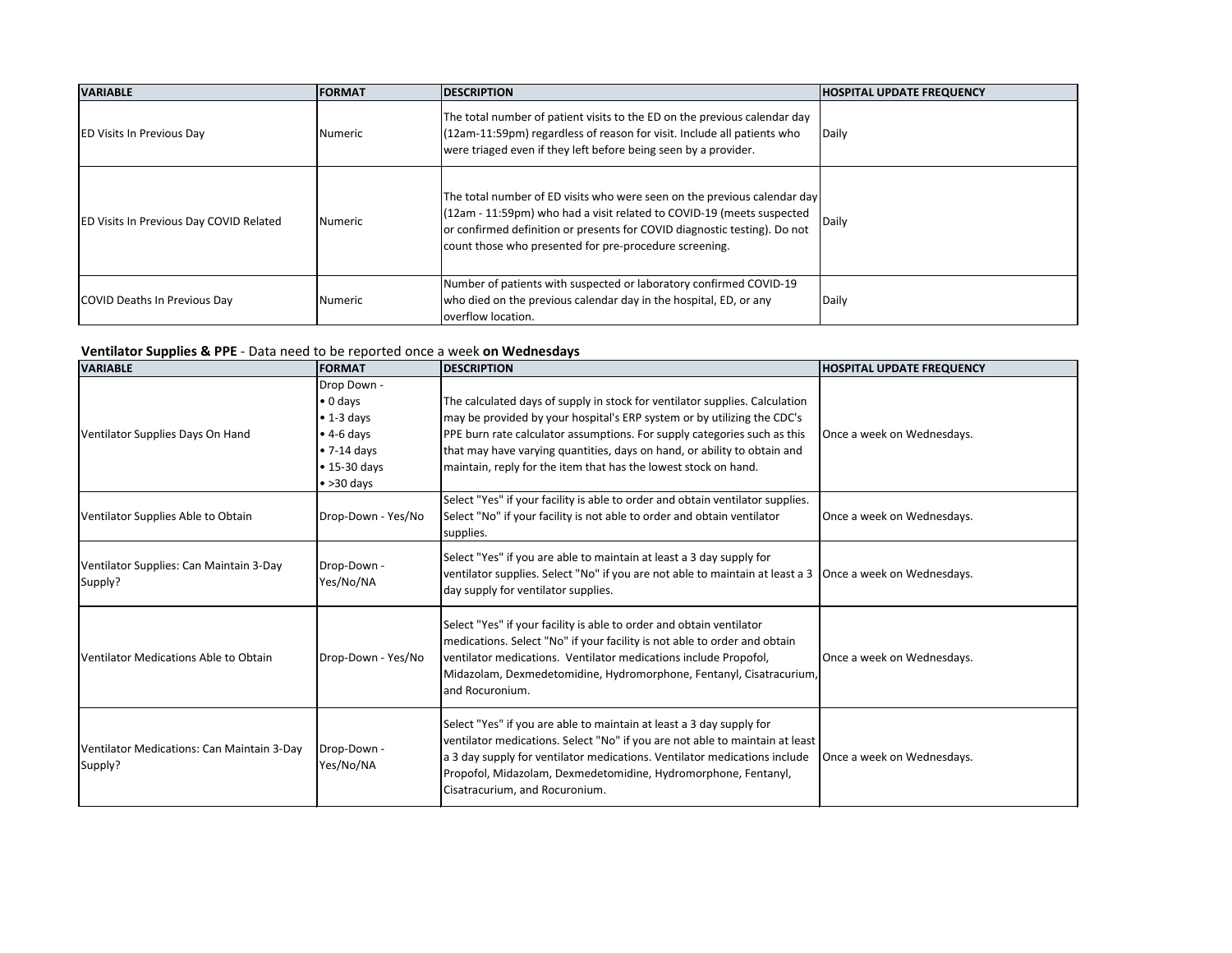| <b>VARIABLE</b>                                                         | <b>FORMAT</b>                                                                                                                                    | <b>DESCRIPTION</b>                                                                                                                                                                                                                                                                                                                                                                         | <b>HOSPITAL UPDATE FREQUENCY</b>      |
|-------------------------------------------------------------------------|--------------------------------------------------------------------------------------------------------------------------------------------------|--------------------------------------------------------------------------------------------------------------------------------------------------------------------------------------------------------------------------------------------------------------------------------------------------------------------------------------------------------------------------------------------|---------------------------------------|
| Total N95 Masks                                                         | <b>Numeric</b>                                                                                                                                   | The current number of N95 masks ready for use. This field is optional and<br>should be provided only if feasible.                                                                                                                                                                                                                                                                          | Once a week on Wednesdays (optional). |
| N95 Reusing/Extended Use                                                | Drop-Down -<br>Yes/No/NA                                                                                                                         | Enter YES if your facility re-uses or extends the use of this supply. Enter<br>NO if your facility does not re-use or extend the use of this supply. Enter<br>N/A if the item is not applicable for your facility.                                                                                                                                                                         | Once a week on Wednesdays (optional). |
| N95 Days On Hand                                                        | Drop Down -<br>$\bullet$ 0 days<br>$\bullet$ 1-3 days<br>$\bullet$ 4-6 days<br>$\bullet$ 7-14 days<br>$\bullet$ 15-30 days<br>$\bullet$ >30 days | The calculated days of supply in stock for N95 masks. Calculation may be<br>provided by your hospital's ERP system or by utilizing the CDC's PPE burn<br>rate calculator assumptions. For supply categories such as this that may<br>have varying quantities, days on hand, or ability to obtain and maintain,<br>reply for the item that has the lowest stock on hand.                    | Once a week on Wednesdays.            |
| N95 Able to Obtain                                                      | Drop-Down - Yes/No                                                                                                                               | Select "Yes" if your facility is able to order and obtain N95 masks. Select<br>"No" if your facility is not able to order and obtain N95 masks.                                                                                                                                                                                                                                            | Once a week on Wednesdays.            |
| N95: Can Maintain 3-Day Supply?                                         | Drop-Down -<br>Yes/No/NA                                                                                                                         | Select "Yes" if you are able to maintain at least a 3 day supply for N95<br>masks. Select "No" if you are not able to maintain at least a 3 day supply<br>for N95 masks.                                                                                                                                                                                                                   | Once a week on Wednesdays.            |
| <b>Total Surgical and Procedure Masks</b>                               | Numeric                                                                                                                                          | The current number of surgical and procedure masks ready for use. This<br>field is optional and should be provided only if feasible.                                                                                                                                                                                                                                                       | Once a week on Wednesdays (optional). |
| Surgical and Procedure Mask Days On Hand                                | Drop Down -<br>$\bullet$ 0 days<br>$\bullet$ 1-3 days<br>$\bullet$ 4-6 days<br>$\bullet$ 7-14 days<br>$\bullet$ 15-30 days<br>$\bullet$ >30 days | The calculated days of supply in stock for surgical and procedure masks.<br>Calculation may be provided by your hospital's ERP system or by utilizing<br>the CDC's PPE burn rate calculator assumptions. For supply categories<br>such as this that may have varying quantities, days on hand, or ability to<br>obtain and maintain, reply for the item that has the lowest stock on hand. | Once a week on Wednesdays.            |
| Surgical and Procedure Masks Able to Obtain   Drop-Down - Yes/No        |                                                                                                                                                  | Select "Yes" if your facility is able to order and obtain surgical and<br>procedure masks. Select "No" if your facility is not able to order and<br>obtain surgical and procedure masks.                                                                                                                                                                                                   | Once a week on Wednesdays.            |
| Surgical and Procedure Masks: Can Maintain 3 Drop-Down -<br>Day Supply? | Yes/No/NA                                                                                                                                        | Select "Yes" if you are able to maintain at least a 3 day supply for surgical<br>and procedure masks. Select "No" if you are not able to maintain at least<br>a 3 day supply for surgical and procedure masks.                                                                                                                                                                             | Once a week on Wednesdays.            |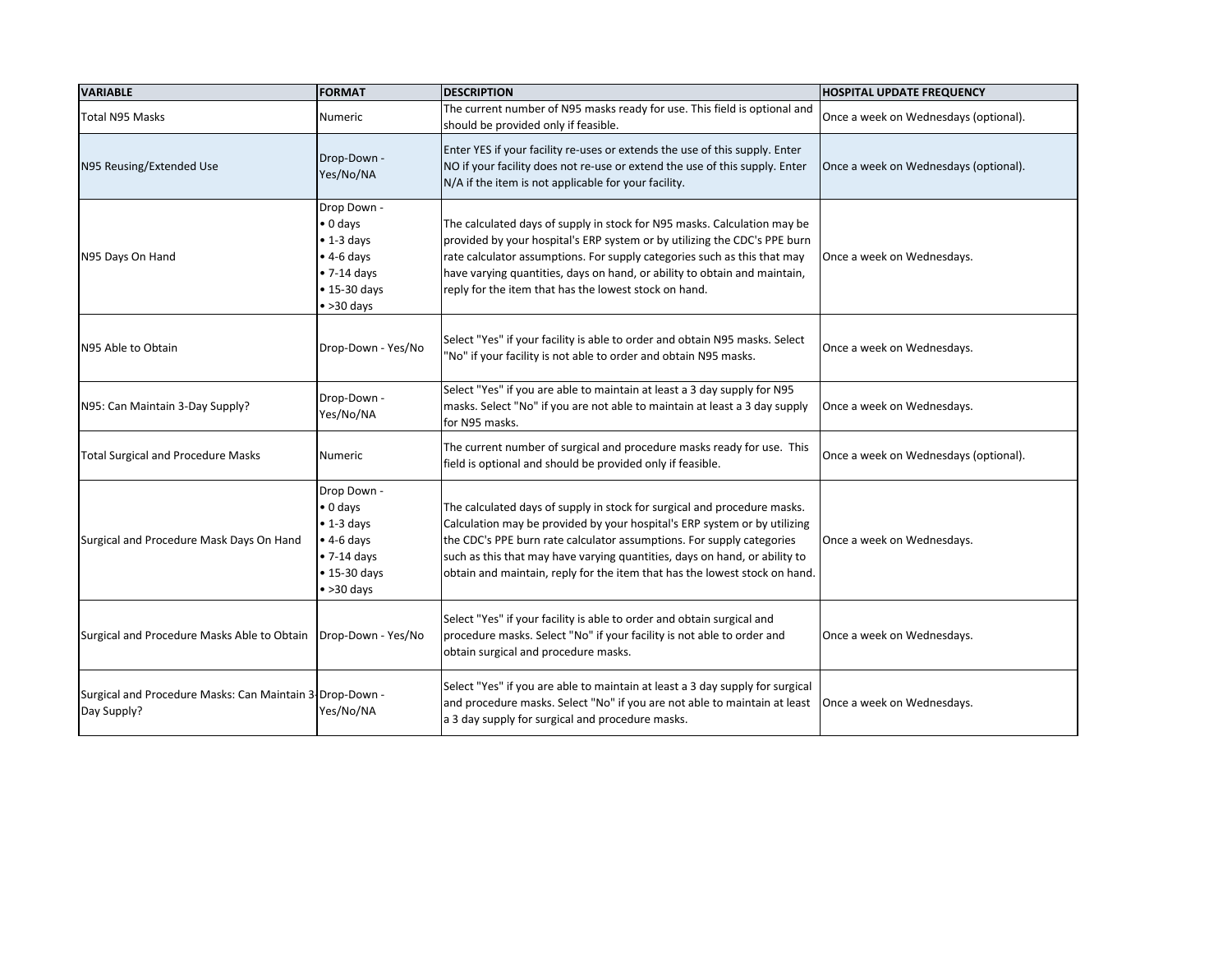| <b>VARIABLE</b>                            | <b>FORMAT</b>                                                                                                                                    | <b>DESCRIPTION</b>                                                                                                                                                                                                                                                                                                                                                        | <b>HOSPITAL UPDATE FREQUENCY</b>      |
|--------------------------------------------|--------------------------------------------------------------------------------------------------------------------------------------------------|---------------------------------------------------------------------------------------------------------------------------------------------------------------------------------------------------------------------------------------------------------------------------------------------------------------------------------------------------------------------------|---------------------------------------|
| <b>Total Eye Protection</b>                | Numeric                                                                                                                                          | The current number of eye protection pieces (including face shields and<br>goggles) ready for use. For supply categories such as this that may have<br>varying quantities, days on hand, or ability to obtain and maintain, reply<br>for the item that has the lowest stock on hand. This field is optional and<br>should be provided only if feasible.                   | Once a week on Wednesdays (optional). |
| Eye Protection Days On Hand                | Drop Down -<br>$\bullet$ 0 days<br>$\bullet$ 1-3 days<br>$\bullet$ 4-6 days<br>$\bullet$ 7-14 days<br>$\bullet$ 15-30 days<br>$\bullet$ >30 days | The calculated days of supply in stock for eye protection pieces (including<br>face shields and goggles). Calculation may be provided by your hospital's<br>ERP system or by utilizing the CDC's PPE burn rate calculator assumptions.                                                                                                                                    | Once a week on Wednesdays.            |
| Eye Protection Able to Obtain              | Drop-Down - Yes/No                                                                                                                               | Select "Yes" if your facility is able to order and obtain eye protection.<br>Select "No" if your facility is not able to order and obtain eye protection.                                                                                                                                                                                                                 | Once a week on Wednesdays.            |
| Eye Protection: Can Maintain 3-Day Supply? | Drop-Down -<br>Yes/No/NA                                                                                                                         | Select "Yes" if you are able to maintain at least a 3 day supply for eye<br>protection pieces (including face shields and goggles). Select "No" if you<br>are not able to maintain at least a 3 day supply for eye protection.                                                                                                                                            | Once a week on Wednesdays.            |
| <b>Total Exam Gloves</b>                   | Numeric                                                                                                                                          | The current number of exam gloves ready for use. This field is optional<br>and should be provided only if feasible.                                                                                                                                                                                                                                                       | Once a week on Wednesdays (optional). |
| Exam Gloves Days On Hand                   | Drop Down -<br>$\bullet$ 0 days<br>$\bullet$ 1-3 days<br>$\bullet$ 4-6 days<br>$\bullet$ 7-14 days<br>$\bullet$ 15-30 days<br>$\bullet$ >30 days | The calculated days of supply in stock for exam gloves. Calculation may be<br>provided by your hospital's ERP system or by utilizing the CDC's PPE burn<br>rate calculator assumptions. For supply categories such as this that may<br>have varying quantities, days on hand, or ability to obtain and maintain,<br>reply for the item that has the lowest stock on hand. | Once a week on Wednesdays.            |
| <b>Exam Gloves Able to Obtain</b>          | Drop-Down - Yes/No                                                                                                                               | Select "Yes" if your facility is able to order and obtain exam gloves. Select<br>"No" if your facility is not able to order and obtain exam gloves.                                                                                                                                                                                                                       | Once a week on Wednesdays.            |
| Exam Gloves: Can Maintain 3-Day Supply?    | Drop-Down -<br>Yes/No/NA                                                                                                                         | Select "Yes" if you are able to maintain at least a 3 day supply for exam<br>gloves. Select "No" if you are not able to maintain at least a 3 day supply<br>for exam gloves.                                                                                                                                                                                              | Once a week on Wednesdays.            |
| <b>Total Single Use Gowns</b>              | Numeric                                                                                                                                          | The current number of single use gowns ready for use. This field is<br>optional and should be provided only if feasible.                                                                                                                                                                                                                                                  | Once a week on Wednesdays (optional). |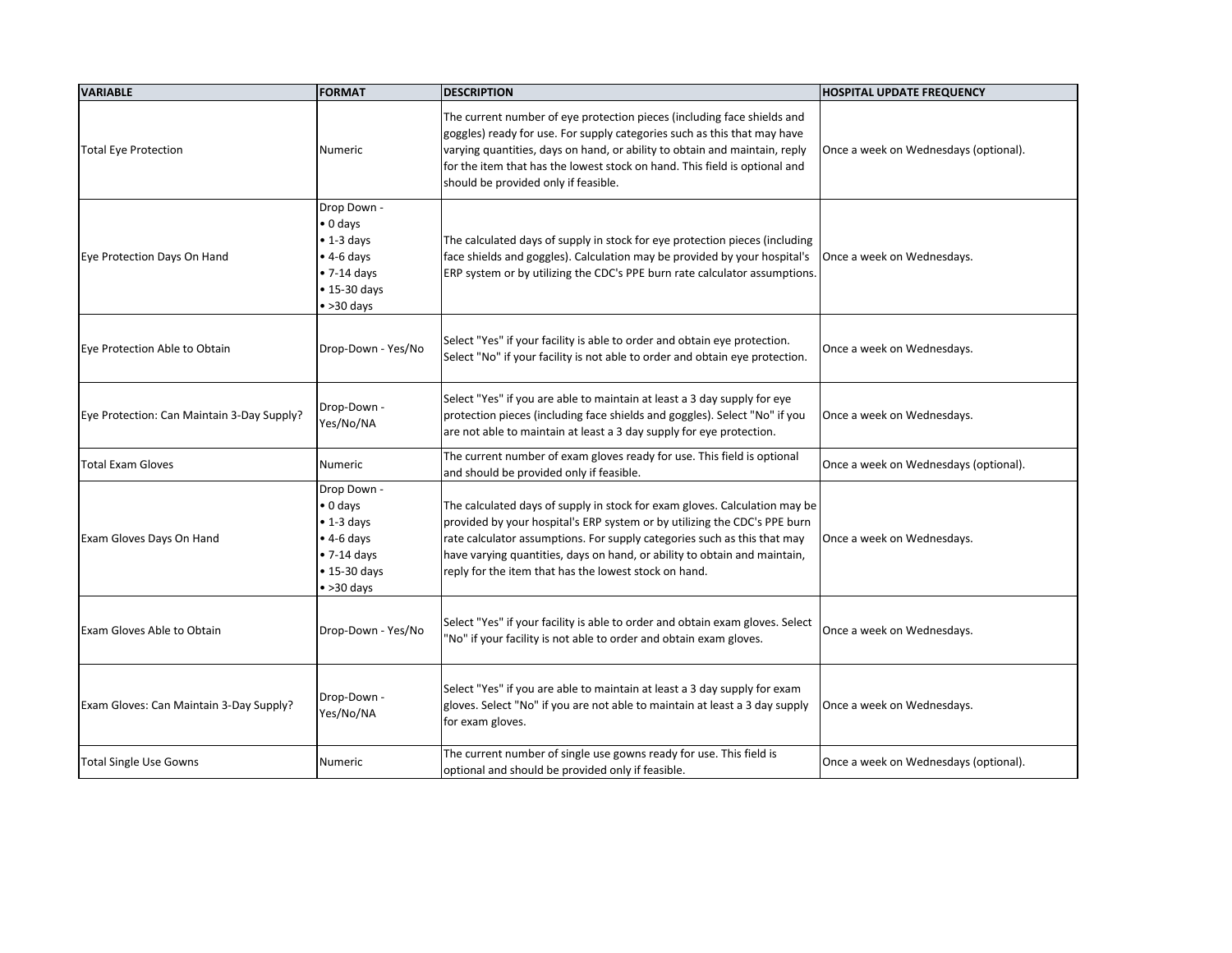| <b>VARIABLE</b>                                 | <b>FORMAT</b>                                                                                                                                    | <b>DESCRIPTION</b>                                                                                                                                                                                                                                                                                                                                                                                                                                                                                                                                                                                                              | <b>HOSPITAL UPDATE FREQUENCY</b>      |
|-------------------------------------------------|--------------------------------------------------------------------------------------------------------------------------------------------------|---------------------------------------------------------------------------------------------------------------------------------------------------------------------------------------------------------------------------------------------------------------------------------------------------------------------------------------------------------------------------------------------------------------------------------------------------------------------------------------------------------------------------------------------------------------------------------------------------------------------------------|---------------------------------------|
| Single Use Gowns Days On Hand                   | Drop Down -<br>$\bullet$ 0 days<br>$\bullet$ 1-3 days<br>$\bullet$ 4-6 days<br>$\bullet$ 7-14 days<br>$\bullet$ 15-30 days<br>$\bullet$ >30 days | The calculated days of supply in stock for single use gowns. Calculation<br>may be provided by your hospital's ERP system or by utilizing the CDC's<br>PPE burn rate calculator assumptions. For supply categories such as this<br>that may have varying quantities, days on hand, or ability to obtain and<br>maintain, reply for the item that has the lowest stock on hand.                                                                                                                                                                                                                                                  | Once a week on Wednesdays.            |
| Single Use Gowns Able to Obtain                 | Drop-Down - Yes/No                                                                                                                               | Select "Yes" if your facility is able to order and obtain single use gowns.<br>Select "No" if your facility is not able to order and obtain single use<br>gowns.                                                                                                                                                                                                                                                                                                                                                                                                                                                                | Once a week on Wednesdays.            |
| Single Use Gowns: Can Maintain 3-Day<br>Supply? | Drop-Down -<br>Yes/No/NA                                                                                                                         | Select "Yes" if you are able to maintain at least a 3 day supply for single<br>use gowns. Select "No" if you are not able to maintain at least a 3 day<br>supply for single use gowns.                                                                                                                                                                                                                                                                                                                                                                                                                                          | Once a week on Wednesdays.            |
| <b>Total PAPR</b>                               | Numeric                                                                                                                                          | The current number of PAPR ready for use. This field is optional and<br>should be provided only if feasible.                                                                                                                                                                                                                                                                                                                                                                                                                                                                                                                    | Once a week on Wednesdays (optional). |
| PAPR Reusing/Extended Use                       | Drop-Down -<br>Yes/No/NA                                                                                                                         | Enter YES if your facility re-uses or extends the use of this supply. Enter<br>NO if your facility does not re-use or extend the use of this supply. Enter<br>N/A if the item is not applicable for your facility.                                                                                                                                                                                                                                                                                                                                                                                                              | Once a week on Wednesdays (optional). |
| PAPR Able to Obtain                             | Drop-Down - Yes/No                                                                                                                               | Select "Yes" if your facility is able to order and obtain PAPR. Select "No" if<br>your facility is not able to order and obtain PAPR.                                                                                                                                                                                                                                                                                                                                                                                                                                                                                           | Once a week on Wednesdays.            |
| PAPR: Can Maintain 3-Day Supply?                | Drop-Down -<br>Yes/No/NA                                                                                                                         | Select "Yes" if you are able to maintain at least a 3 day supply for PAPR.<br>Select "No" if you are not able to maintain at least a 3 day supply for<br>PAPR.                                                                                                                                                                                                                                                                                                                                                                                                                                                                  | Once a week on Wednesdays.            |
| <b>PPE Source</b>                               | Drop-Down<br>"Managed by health<br>system" / "Managed by<br>facility"                                                                            | Select "Managed by health system" if your PPE is managed at the health<br>system level or by a multiple-hospital group (e.g., PPE purchased at the<br>health system level, par levels managed centrally, in stock supply available<br>at another system location such as a central warehouse). Managing<br>includes purchasing, allocation, and/or storage.<br>Select "Managed by facility" if your PPE is managed at the Facility level<br>(e.g., PPE purchased by your individual facility, par levels managed at the<br>facility-level, in stock supply is all on-site) including purchasing, allocation,<br>and/or storage. | Once a week on Wednesdays.            |
| <b>Total Launderable Gowns</b>                  | Numeric                                                                                                                                          | The current number of launderable gowns ready for use. This field is<br>optional and should be provided only if feasible.                                                                                                                                                                                                                                                                                                                                                                                                                                                                                                       | Once a week on Wednesdays (optional). |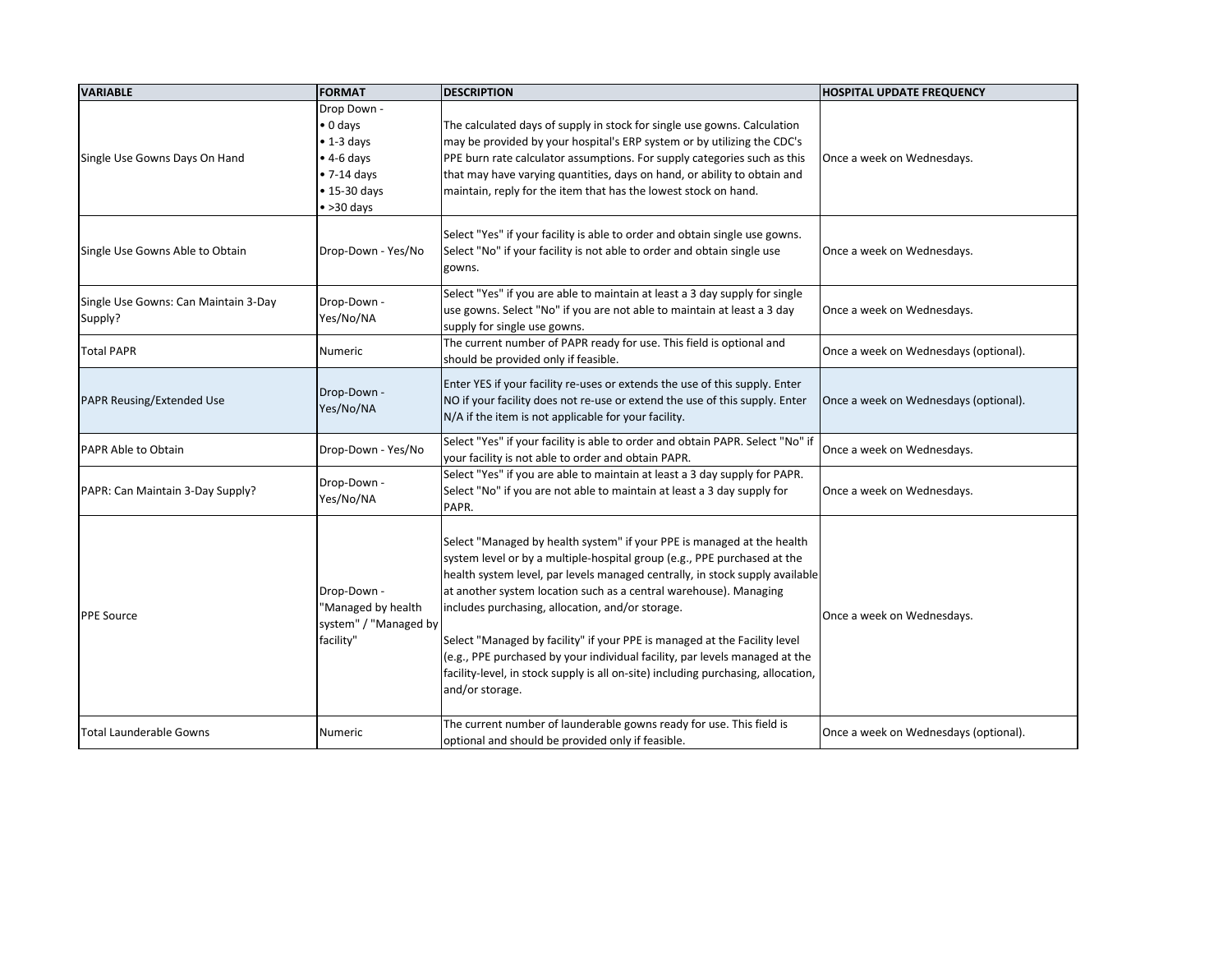| <b>VARIABLE</b>                                                     | <b>FORMAT</b>            | <b>DESCRIPTION</b>                                                                                                                                                                                                                                                                             | <b>HOSPITAL UPDATE FREQUENCY</b>      |
|---------------------------------------------------------------------|--------------------------|------------------------------------------------------------------------------------------------------------------------------------------------------------------------------------------------------------------------------------------------------------------------------------------------|---------------------------------------|
| Launderable Gowns Reusing/Extended Use                              | Drop-Down -<br>Yes/No/NA | Enter YES if your facility re-uses or extends the use of this supply. Enter<br>NO if your facility does not re-use or extend the use of this supply. Enter<br>N/A if the item is not applicable for your facility.                                                                             | Once a week on Wednesdays (optional). |
| Use Launderable Gowns?                                              | Drop-Down - Yes/No       | Select "Yes" if your facility use reusable/launderable isolation gowns for<br>the care of any patients on transmission-based precautions. Select "No" if<br>your facility does not use reusable/launderable isolation gowns for the<br>care of any patients on transmission-based precautions. | Once a week on Wednesdays.            |
| Can Maintain Supply Of Launderable Gowns?   Drop-Down - Yes/No      |                          | Select "Yes" if your facility is able to maintain a supply of<br>reusable/launderable gowns. Select "No" if your facility is not able to<br>maintain a supply of reusable/launderable gowns.                                                                                                   | Once a week on Wednesdays.            |
| Critical Medical Supply Shortage Next 3 Days?   Text                |                          | Type any specific or critical medical supplies or medication shortages that<br>you are currently experiencing or anticipate experiencing in the next three Once a week on Wednesdays.<br>days.                                                                                                 |                                       |
| Nasal Pharyngeal Swabs: Can Maintain 3-Day   Drop-Down -<br>Supply? | Yes/No/NA                | Select "Yes" if you are able to maintain at least a 3 day supply. Select "No'<br>if you are not able to maintain at least a 3 day supply.                                                                                                                                                      | Once a week on Wednesdays.            |
| Nasal Swabs: Can Maintain 3-Day Supply?                             | Drop-Down -<br>Yes/No/NA | Select "Yes" if you are able to maintain at least a 3 day supply. Select "No"<br>if you are not able to maintain at least a 3 day supply.                                                                                                                                                      | Once a week on Wednesdays.            |
| Reagent: Can Maintain 3-Day Supply?                                 | Drop-Down -<br>Yes/No/NA | Select "Yes" if you are able to maintain at least a 3 day supply. Select "No'<br>if you are not able to maintain at least a 3 day supply.                                                                                                                                                      | Once a week on Wednesdays.            |
| Viral Transport Media: Can Maintain 3-Day<br>Supply?                | Drop-Down -<br>Yes/No/NA | Select "Yes" if you are able to maintain at least a 3 day supply. Select "No"<br>if you are not able to maintain at least a 3 day supply.                                                                                                                                                      | Once a week on Wednesdays.            |

# **Remdesivir** - These fields are optional

| <b>VARIABLE</b>              | IFORMAT | <b>IDESCRIPTION</b>                                                                                                                       | <b>IHOSPITAL UPDATE FREQUENCY</b> |
|------------------------------|---------|-------------------------------------------------------------------------------------------------------------------------------------------|-----------------------------------|
| Remdesivir Current Inventory | Numeric | Enter the number of remdesivir vials in inventory at 11:59 p.m. on the<br>previous calendar day in the hospital pharmacy.                 | Daily (optional)                  |
| Remdesivir Used Previous Day | Numeric | Enter the number of remdesivir vials used on the previous calendar day<br>(12am - 11:59pm) in an inpatient, ED, and/or overflow location. | Daily (optional)                  |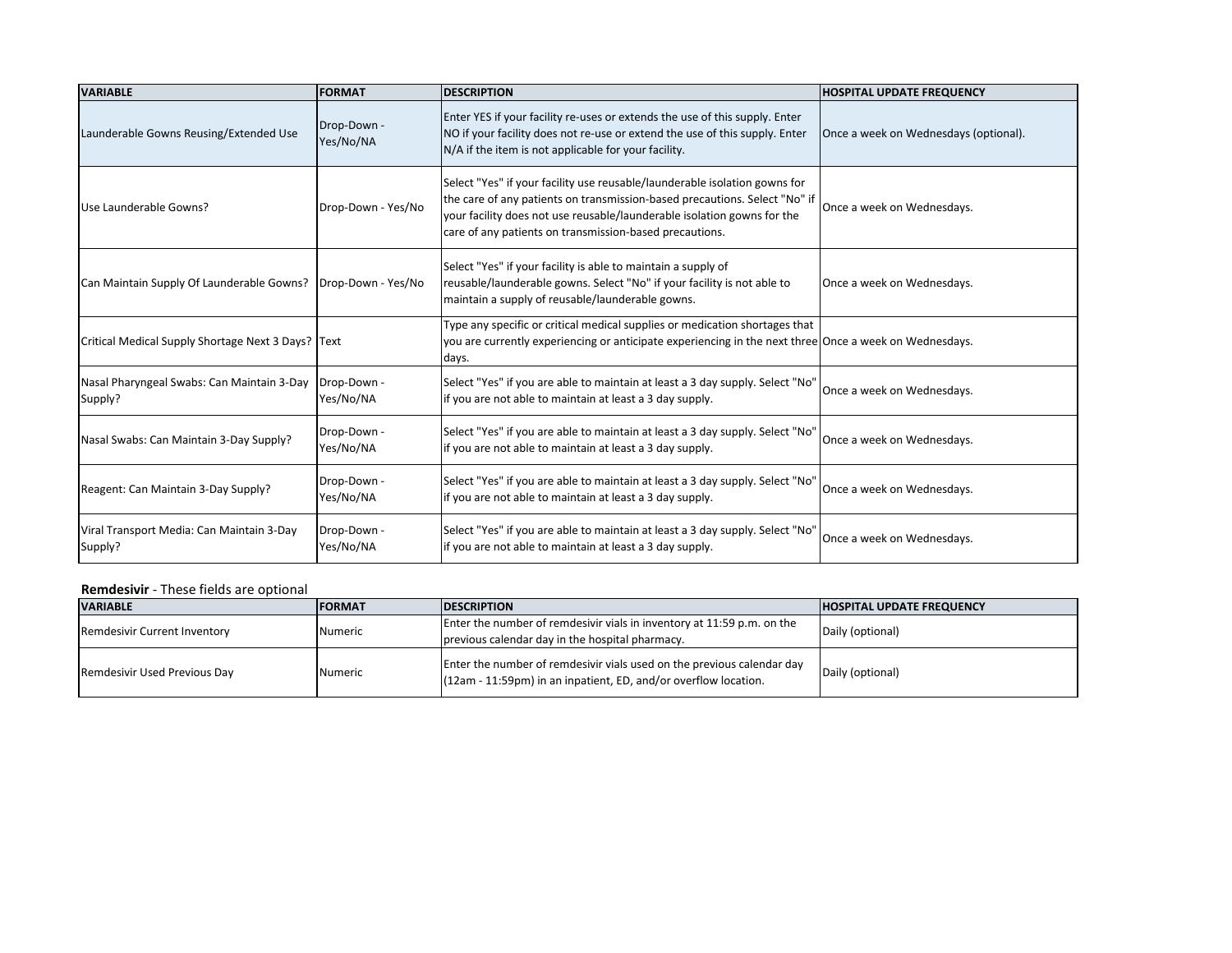#### **Influenza**

| <b>VARIABLE</b>                           | <b>FORMAT</b>  | <b>DESCRIPTION</b>                                                                                                                                                                                                   | <b>HOSPITAL UPDATE FREQUENCY</b> |
|-------------------------------------------|----------------|----------------------------------------------------------------------------------------------------------------------------------------------------------------------------------------------------------------------|----------------------------------|
| <b>Total Hospitalized Influenza</b>       | <b>Numeric</b> | The number of patients of any age currently hospitalized in an inpatient<br>bed who have laboratory-confirmed influenza. Include those in<br>observation beds.                                                       | Daily                            |
| Admits in Previous Day Influenza          | <b>Numeric</b> | The number of patients of any age who were admitted to an inpatient<br>bed on the previous calendar day who had laboratory-confirmed influenza Daily<br>at the time of admission. Include those in observation beds. |                                  |
| Total ICU Influenza                       | <b>Numeric</b> | The number of patients of any age currently hospitalized in the ICU (of<br>any type) with laboratory-confirmed influenza. Include those in<br>observation beds.                                                      | Daily                            |
| Total Hospitalized Influenza AND COVID    | <b>Numeric</b> | The number of patients of any age currently hospitalized in an inpatient<br>bed who have laboratory-confirmed COVID-19 and laboratory-confirmed<br>influenza. Include those in observation beds.                     | <b>IDaily</b>                    |
| Previous Day's Influenza Deaths           | <b>Numeric</b> | The number of patients with laboratory-confirmed influenza who died on<br>the previous calendar day in the hospital, ED, or any overflow location.                                                                   | Daily                            |
| Previous Day's Influenza AND COVID Deaths | <b>Numeric</b> | The number of patients with laboratory-confirmed influenza AND<br>laboratory-confirmed COVID-19 who died on the previous calendar day in Daily<br>the hospital, ED, or any overflow location.                        |                                  |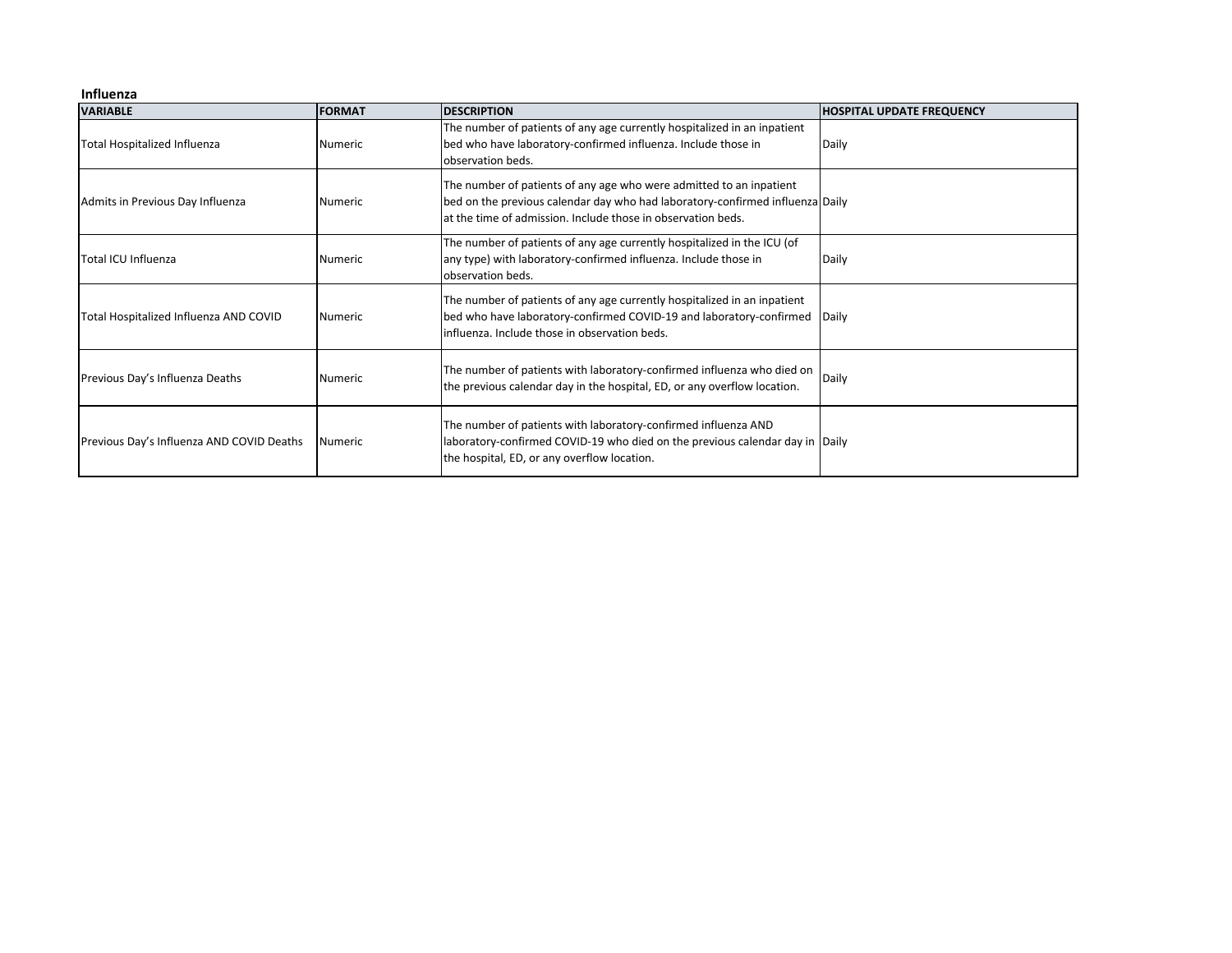| <b>VARIABLE</b>                                     | <b>FORMAT</b>   | <b>DESCRIPTION</b>                                                                                                                                                                                                                                                                                                 | <b>HOSPITAL UPDATE FREQUENCY</b>                                      |
|-----------------------------------------------------|-----------------|--------------------------------------------------------------------------------------------------------------------------------------------------------------------------------------------------------------------------------------------------------------------------------------------------------------------|-----------------------------------------------------------------------|
| Casirivimab / Indevimab Current Inventory           | <b>Numeric</b>  | Enter the number of therapeutic courses of Casirivimab / Indevimab<br>currently in inventory.                                                                                                                                                                                                                      | Once a week on Wednesdays.                                            |
| Casirivimab / Indevimab Used in Last Week           | <b>Numeric</b>  | Enter the number of Casirivimab / Indevimab therapeutic courses used in<br>the previous calendar week in an inpatient, ED, overflow, or outpatient<br>location, such as an urgent care, infusion center, or outpatient clinic.                                                                                     | Once a week on Wednesdays.                                            |
| <b>Bamlanivimab Current Inventory</b>               | <b>INumeric</b> | Enter the number of single therapeutic courses of Bamlanivimab currently<br>in inventory. Do not count Bamlanivimab courses that are part of the<br>combination Bamlanivimab / Etesevimab therapy.                                                                                                                 | Once a week on Wednesdays.                                            |
| Bamlanivimab Used in Last Week                      | <b>INumeric</b> | Enter the number of Bamlanivimab therapeutic courses used in the<br>previous calendar week in an inpatient, ED, overflow, or outpatient<br>location, such as an urgent care, infusion center, or outpatient clinic. Do<br>not count courses that are part of the combination Bamlanivimab /<br>Etesevimab therapy. | Once a week on Wednesdays.                                            |
| Bamlanivimab / Etesevimab Current Inventory Numeric |                 | Enter the number of therapeutic courses of Bamlanivimab / Etesevimab<br>courses currently in inventory.                                                                                                                                                                                                            | Once a week on Wednesdays (optional;<br>mandatory starting 04/07/21). |
| Bamlanivimab / Etesevimab Used in Last<br>Week      | <b>INumeric</b> | Enter the number of Bamlanivimab / Etesevimab therapeutic courses<br>used in the previous calendar week in an inpatient, ED, overflow, or<br>outpatient location, such as an urgent care, infusion center, or outpatient<br>clinic.                                                                                | Once a week on Wednesdays (optional;<br>mandatory starting 04/07/21). |

#### **Therapeutics** - Data need to be reported once a week **on Wednesdays**

## **Vaccine Administration** - Data may be optionally reported once a week **on Wednesdays**

For these fields, "Healthcare personnel" include all paid and unpaid persons serving in healthcare settings who have the potential for direct or indirect exposure to patients or *infectious materials.*

| <b>VARIABLE</b>                            | <b>FORMAT</b>  | <b>IDESCRIPTION</b>                                                                                                                                                                                                                                                                                                                                 | <b>HOSPITAL UPDATE FREQUENCY</b>      |
|--------------------------------------------|----------------|-----------------------------------------------------------------------------------------------------------------------------------------------------------------------------------------------------------------------------------------------------------------------------------------------------------------------------------------------------|---------------------------------------|
| <b>Previous Week's COVID Vaccine Doses</b> | <b>Numeric</b> | Enter the number of COVID-19 vaccination doses administered in the<br>previous week (regardless of whether it is a first, second, or final dose in a<br>series or single-dose vaccine) to healthcare personnel. For the first week<br>of reporting, include all does given up to that date.                                                         | Once a week on Wednesdays (optional). |
| Unvaccinated Personnel                     | <b>Numeric</b> | Enter the number of healthcare personnel who have not yet received any once a week on Wednesdays (optional).<br>vaccine dose.                                                                                                                                                                                                                       |                                       |
| Personnel Receiving a Partial Series       | Numeric        | Enter the current total number of healthcare personnel who have<br>received at least one dose of COVID-19 vaccination that is administered in<br>a multi-dose series. This field is meant to represent those who have<br>begun but not completed the vaccination process. Do not include those<br>who received a single-dose vaccine in this field. | Once a week on Wednesdays (optional). |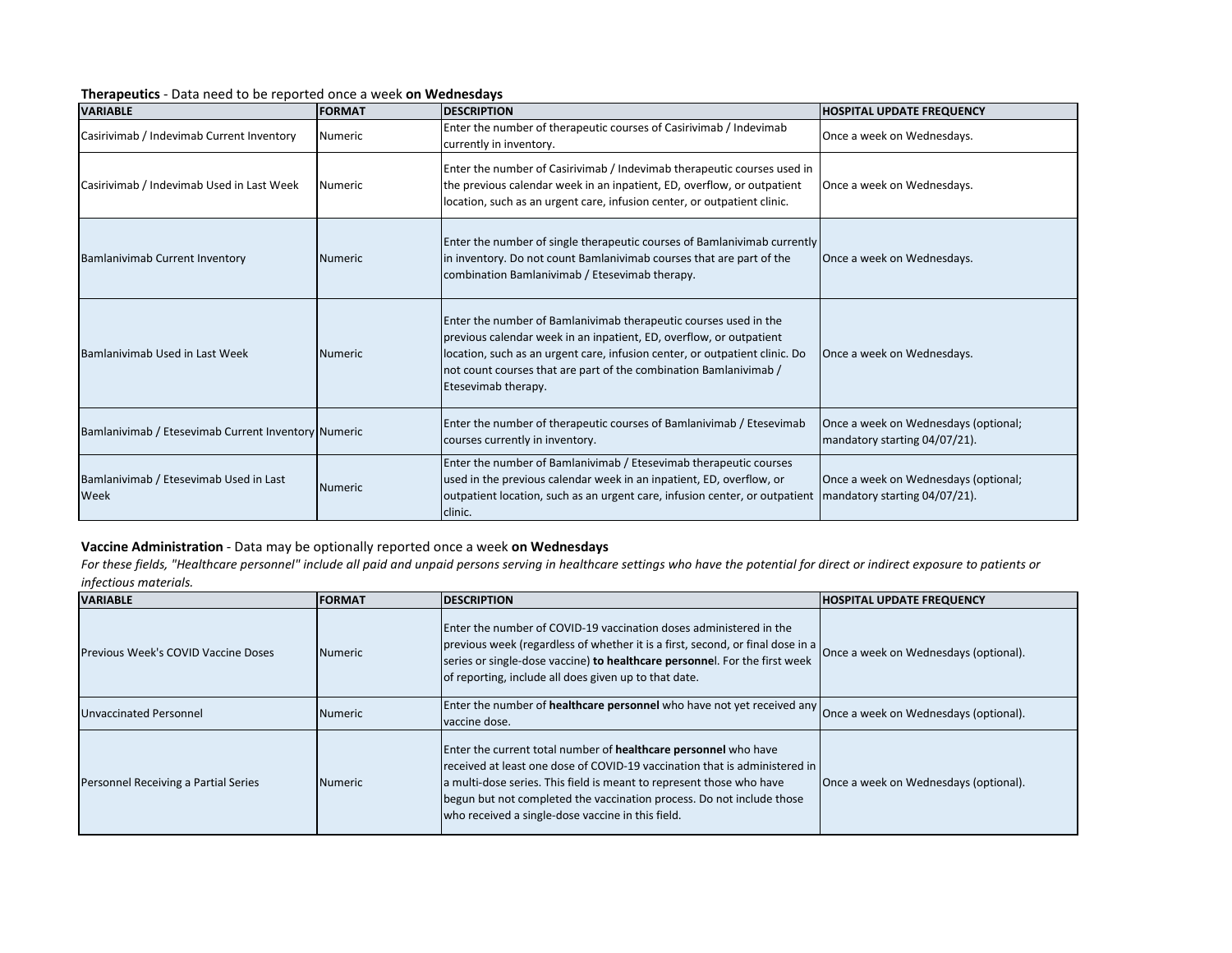| <b>VARIABLE</b>                                  | <b>FORMAT</b>   | <b>DESCRIPTION</b>                                                                                                                                                                                                                                                                                                                            | <b>HOSPITAL UPDATE FREQUENCY</b>      |
|--------------------------------------------------|-----------------|-----------------------------------------------------------------------------------------------------------------------------------------------------------------------------------------------------------------------------------------------------------------------------------------------------------------------------------------------|---------------------------------------|
| Personnel Receiving a Complete Series            | <b>INumeric</b> | Enter the current total number of healthcare personnel who have<br>received a complete series of a COVID-19 vaccination. Include those who<br>have received all doses in a multi-dose series as well as those who<br>received a single-dose vaccine.                                                                                          | Once a week on Wednesdays (optional). |
| Total Personnel                                  | Numeric         | Enter the current total number of healthcare personnel for the facility.                                                                                                                                                                                                                                                                      | Once a week on Wednesdays (optional). |
| <b>Previous Week's First COVID Vaccine Doses</b> | Numeric         | Enter the number of <b>patients</b> in the previous week who received the first<br>dose of a COVID-19 vaccine that is administered in a multi-dose series.<br>Do not include those who received the second or final dose in a series or<br>single-dose vaccines. For the first week of reporting, include all doses<br>given up to that date. | Once a week on Wednesdays (optional). |
| <b>Previous Week's Final COVID Vaccine Doses</b> | Numeric         | Enter the number of <b>patients</b> in the previous week who received the final<br>dose in a COVID-19 vaccination multi-dose series or received a single dose Once a week on Wednesdays (optional).<br>vaccine.                                                                                                                               |                                       |

**Staff**

| <b>VARIABLE</b>                                                 | <b>FORMAT</b>      | <b>DESCRIPTION</b>                                                                                                                                                                                                                                                | <b>HOSPITAL UPDATE FREQUENCY</b> |
|-----------------------------------------------------------------|--------------------|-------------------------------------------------------------------------------------------------------------------------------------------------------------------------------------------------------------------------------------------------------------------|----------------------------------|
| <b>Staffing Shortage Today</b>                                  | Drop-Down - Yes/No | Select "Yes" if you have a staffing shortage today. Select "No" if you do<br>not have a staffing shortage today.                                                                                                                                                  | Daily (optional)                 |
| <b>Staffing Shortage Anticipated this Week</b>                  | Drop-Down - Yes/No | Select "Yes" if you anticipate a staffing shortage within a week. Select<br>"No" if you do not anticipate a staffing shortage within a week. This field<br>is optional as of November 4.                                                                          | Daily (optional)                 |
| Staffing Shortage Anticipated: Environmental<br><b>Services</b> | Drop-Down - Yes/No | Select "Yes" if you have a staffing shortage for Environmental Services<br>today or anticipate a shortage within a week. Select "No" if you do not<br>have a staffing shortage for Environmental Services today or do not<br>anticipate a shortage within a week. | Daily (optional)                 |
| <b>Staffing Shortage Anticipated: Nurses</b>                    | Drop-Down - Yes/No | Select "Yes" if you have a staffing shortage for nurses today or anticipate<br>a shortage within a week. Select "No" if you do not have a staffing<br>shortage for nurses today or do not anticipate a shortage within a week.                                    | Daily (optional)                 |
| <b>Staffing Shortage Anticipated: Respiratory</b><br>Therapy    | Drop-Down - Yes/No | Select "Yes" if you have a staffing shortage for respiratory therapists<br>today or anticipate a shortage within a week. Select "No" if you do not<br>have a staffing shortage for respiratory therapists today or do not<br>anticipate a shortage within a week. | Daily (optional)                 |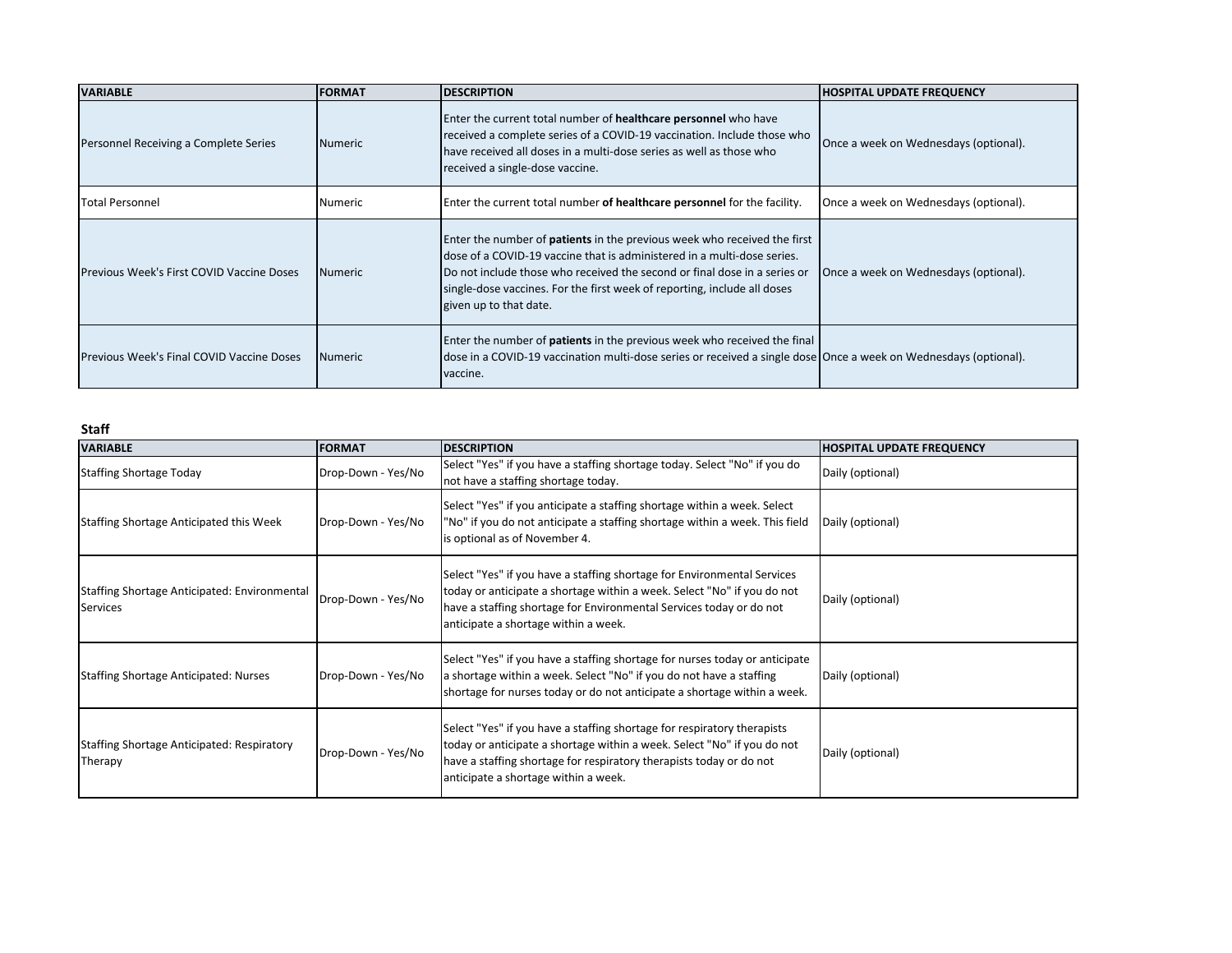| <b>VARIABLE</b>                                                   | <b>FORMAT</b>      | <b>DESCRIPTION</b>                                                                                                                                                                                                                                                                                                                                                                  | <b>HOSPITAL UPDATE FREQUENCY</b> |
|-------------------------------------------------------------------|--------------------|-------------------------------------------------------------------------------------------------------------------------------------------------------------------------------------------------------------------------------------------------------------------------------------------------------------------------------------------------------------------------------------|----------------------------------|
| Staffing Shortage Anticipated: Pharmacy                           | Drop-Down - Yes/No | Select "Yes" if you have a staffing shortage for pharmacists and pharmacy<br>techs today or anticipate a shortage within a week. Select "No" if you do<br>not have a staffing shortage for pharmacists and pharmacy techs today or<br>do not anticipate a shortage within a week.                                                                                                   | Daily (optional)                 |
| Staffing Shortage Anticipated: Other<br>Physicians                | Drop-Down - Yes/No | Select "Yes" if you have a staffing shortage for physicians today or<br>anticipate a shortage within a week. Select "No" if you do not have a<br>staffing shortage for physicians today or anticipate a shortage within a<br>week.                                                                                                                                                  | Daily (optional)                 |
| Staffing Shortage Anticipated: Other<br>Independent Practitioners | Drop-Down - Yes/No | Select "Yes" if you have a staffing shortage for other licensed independent<br>practitioners today or anticipate a shortage within a week. Select "No" if<br>you do not have a staffing shortage for other licensed independent<br>practitioners today or do not anticipate a shortage within a week.                                                                               | Daily (optional)                 |
| Staffing Shortage Anticipated: Temporary<br>Staff                 | Drop-Down - Yes/No | Select "Yes" if you have a staffing shortage for temporary physicians,<br>nurses, respiratory therapists, and pharmacists today or anticipate a<br>shortage within a week. Select "No" if you do not have a staffing shortage Daily (optional)<br>for temporary physicians, nurses, respiratory therapists, and pharmacists<br>today or do not anticipate a shortage within a week. |                                  |
| Staffing Shortage Anticipated: Other Critical<br>Personnel        | Drop-Down - Yes/No | Select "Yes" if you have a staffing shortage for other critical healthcare<br>personnel today or anticipate a shortage within a week. Select "No" if you<br>do not have a staffing shortage for other critical healthcare personnel<br>today or do not anticipate a shortage within a week.                                                                                         | Daily (optional)                 |
| Supply or Medication Shortages                                    | Text               | Using free text, indicate any specific or critical medical supplies or<br>medication shortages you are currently experiencing or anticipate<br>experiencing in the next three days.                                                                                                                                                                                                 | Daily (optional)                 |
| <b>Total COVID Staff</b>                                          | <b>Numeric</b>     | The total number of staff and facility personnel since 1/1/2020 who have<br>tested positive for COVID-19 (laboratory confirmed or clinically<br>diagnosed). Staff and facility personnel include anyone working or<br>volunteering in the facility, which includes, but is not limited to,<br>contractors, temporary staff, resident care givers, shared staff, etc.                | Once a week on Wednesdays.       |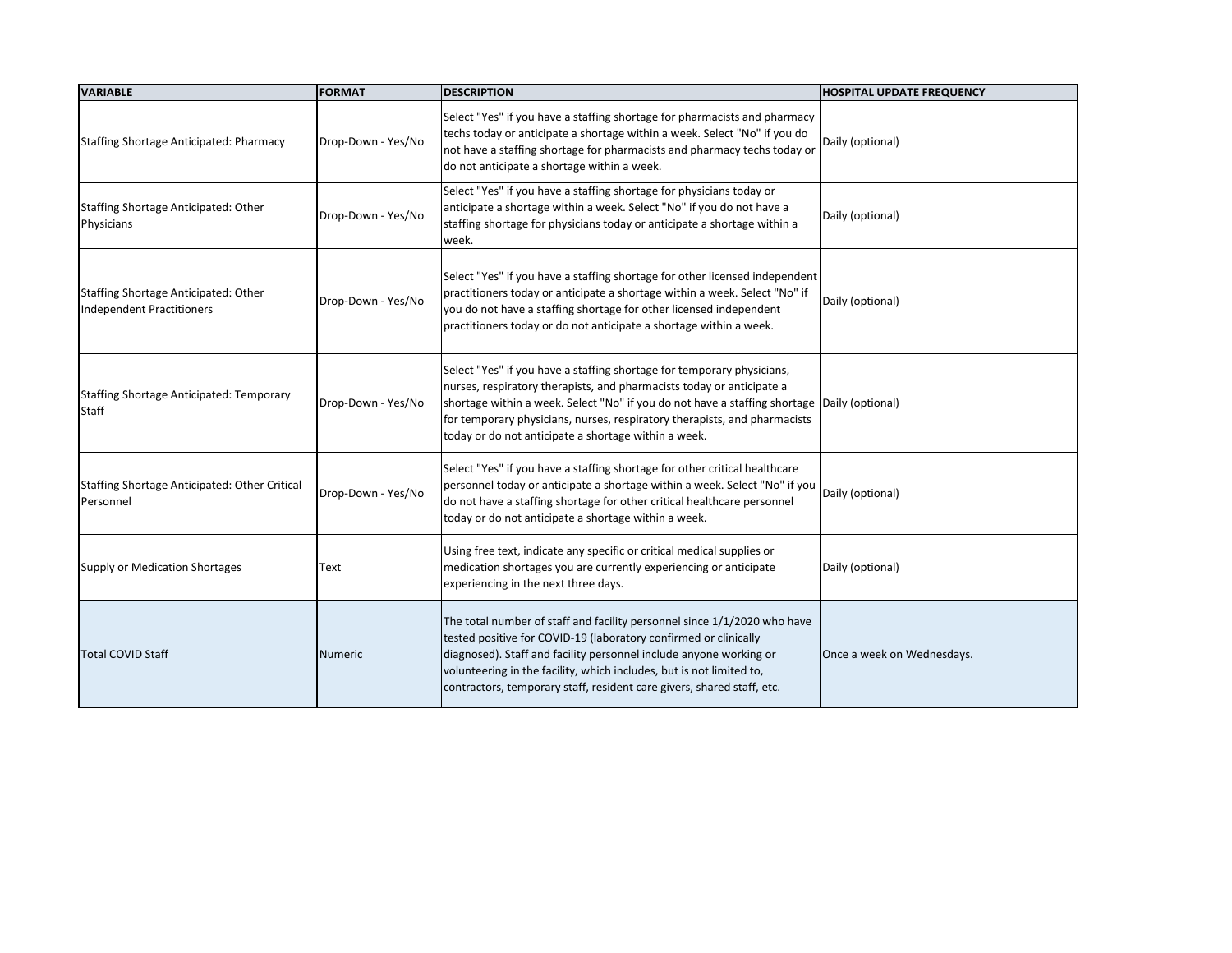| <b>VARIABLE</b>              | <b>FORMAT</b>  | <b>DESCRIPTION</b>                                                                                                                                                                                                                                                                                                                                                                                                                                                                                                                                                                                                                                                                                                                                                                                                                                                                                                                                                                                                                                                                              | <b>HOSPITAL UPDATE FREQUENCY</b> |
|------------------------------|----------------|-------------------------------------------------------------------------------------------------------------------------------------------------------------------------------------------------------------------------------------------------------------------------------------------------------------------------------------------------------------------------------------------------------------------------------------------------------------------------------------------------------------------------------------------------------------------------------------------------------------------------------------------------------------------------------------------------------------------------------------------------------------------------------------------------------------------------------------------------------------------------------------------------------------------------------------------------------------------------------------------------------------------------------------------------------------------------------------------------|----------------------------------|
| This Week's COVID Staff      | <b>Numeric</b> | The number of staff and facility personnel routinely scheduled to work at<br>the hospital but not necessarily present in the facility in the last week<br>(from last Wednesday to this Tuesday) who have a laboratory positive<br>COVID-19 test result. Staff and facility personnel include anyone working<br>or volunteering in the facility, which includes, but is not limited to<br>contractors, temporary staff, resident care givers, shared staff, etc. Do not<br>count staff who have had a confirmed positive COVID test result,<br>recovered, and have met the criteria to return to work.                                                                                                                                                                                                                                                                                                                                                                                                                                                                                           | Once a week on Wednesdays.       |
| <b>Newly Confirmed Staff</b> | <b>Numeric</b> | The number of staff and facility personnel routinely scheduled to work at<br>the hospital but not necessarily present in the facility in the last week<br>(from last Wednesday to this Tuesday) identified as having a laboratory<br>positive COVID-19 test. Staff and facility personnel include anyone<br>working or volunteering in the facility, which includes, but is not limited to<br>contractors, temporary staff, resident care givers, shared staff, etc.                                                                                                                                                                                                                                                                                                                                                                                                                                                                                                                                                                                                                            | Once a week on Wednesdays.       |
| <b>Newly Suspected Staff</b> | Numeric        | The number of staff and facility personnel routinely scheduled to work at<br>the hospital but not necessarily present in the facility in the last week<br>(from last Wednesday to this Tuesday) who are being managed as though<br>they have COVID-19 (but do not have a laboratory positive COVID-19 test<br>result).<br>Suspected is defined as staff and facility personnel being managed or<br>treated with the same precautions as those with a laboratory positive<br>COVID-19 test result but have not been tested or have pending test<br>results.<br>Staff and facility personnel with a laboratory negative COVID-19 test<br>result, but whom continue to be managed or treated with the same<br>precautions as laboratory positive COVID-19 staff and facility personnel<br>because of exposure and/or suggestive signs and symptoms should be<br>included in this count.<br>Staff and facility personnel include anyone working or volunteering in the<br>facility, which includes, but is not limited to contractors, temporary staff,<br>resident care givers, shared staff, etc. | Once a week on Wednesdays.       |